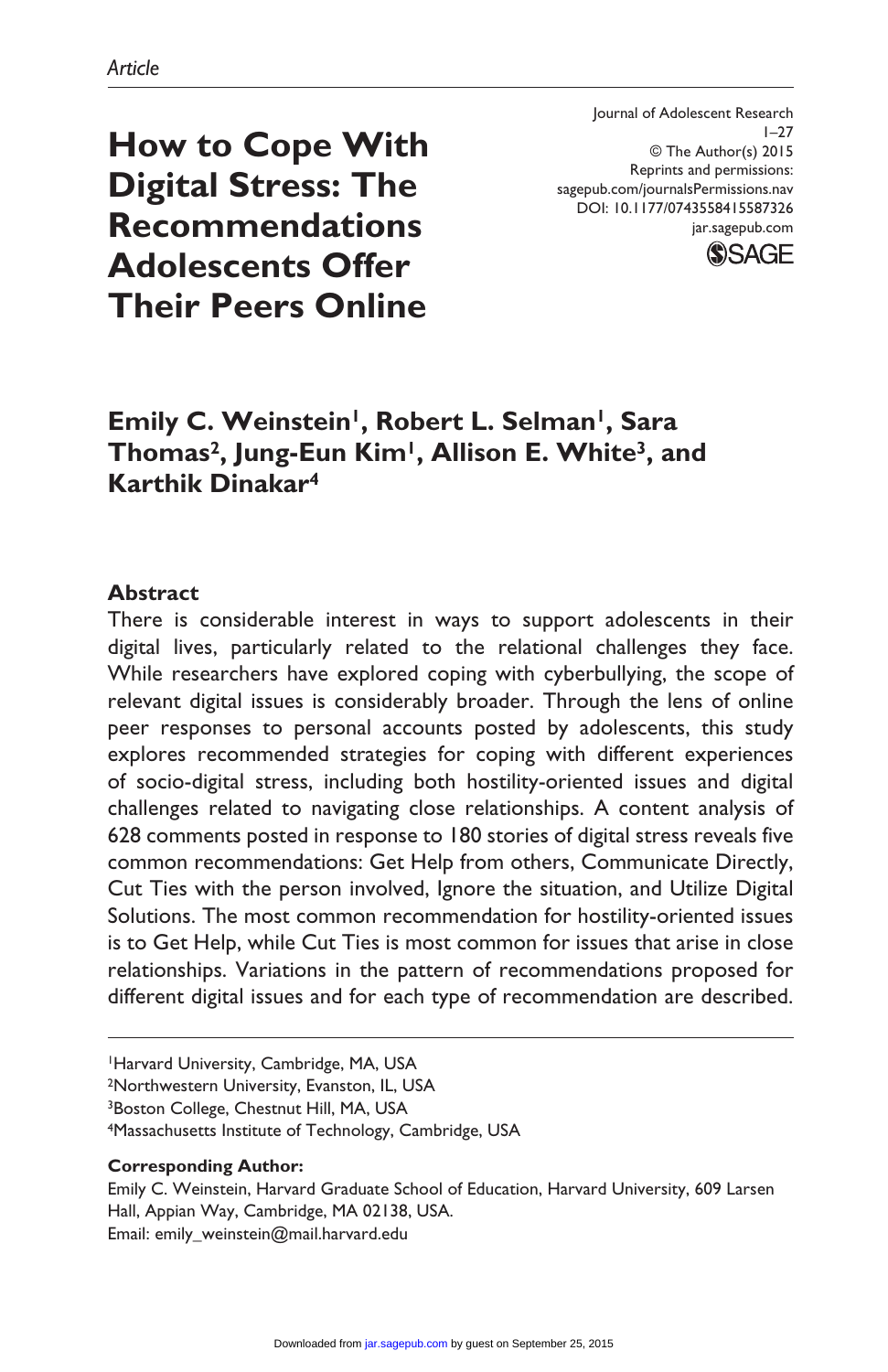The findings point to both practical implications for supporting digital youth and next steps for research.

#### **Keywords**

technology, bullying, intimacy, coping, romantic relationships, socio-digital stressors

## **Introduction**

In 2010, a New York Times headline proclaimed, "If your kids are awake, they're probably online" (Lewin, 2010). To be sure, the statement was a journalistic declaration, rather than an empirically grounded assessment of youth media use. Yet, the corresponding article discussed Rideout, Foehr, and Roberts's (2010) nationally representative survey of 3rd to 12th grade students in the United States, which found that, on average, youth spent over 7 hours each day engaged with digital media. Although these data are now several years dated, markers of media access and use indicate that youth digital engagement has only escalated since the study's release.

In the United States, more than three quarters of adolescents aged 12 to 17 own cell phones—nearly half of which are smart phones—and more than 90% have access to computers at home (Madden, Lenhart, Duggan, Cortesi, & Gasser, 2013). Teens send an average of 60 text messages per day (Lenhart, 2012) and manage increasing numbers of social media accounts (Madden et al., 2013). Digital tools and apps create opportunities for adolescents across multiple domains, including learning (Roschelle, Pea, Hoadley, Gordin, & Means, 2000) and civic engagement (Kahne, Middaugh, & Allen, 2014). They also allow adolescents to connect with friends (Reich, Subrahmanyam, & Espinoza, 2012) and express their identities (Boyd, 2007; Davis, 2013). Yet, as they navigate social lives in digital contexts, adolescents also face issues such as cyberbullying (Ybarra & Mitchell, 2004) and drama (Marwick & Boyd, 2011). Furthermore, while digital tools can certainly cause or contribute to social challenges, they also provide novel opportunities for youth to access social support and advice through online forums and communities (Gould, Munfakh, Lubell, Kleinman, & Parker, 2002).

In the current study, we explore the recommendations youth receive from anonymous peers on an online forum, in response to posts about socio-digital challenges. The phenomenon is therefore "doubly digital," as adolescents receive digitally delivered advice for coping with social challenges that arise related to new digital technologies. Through the lens of these online peer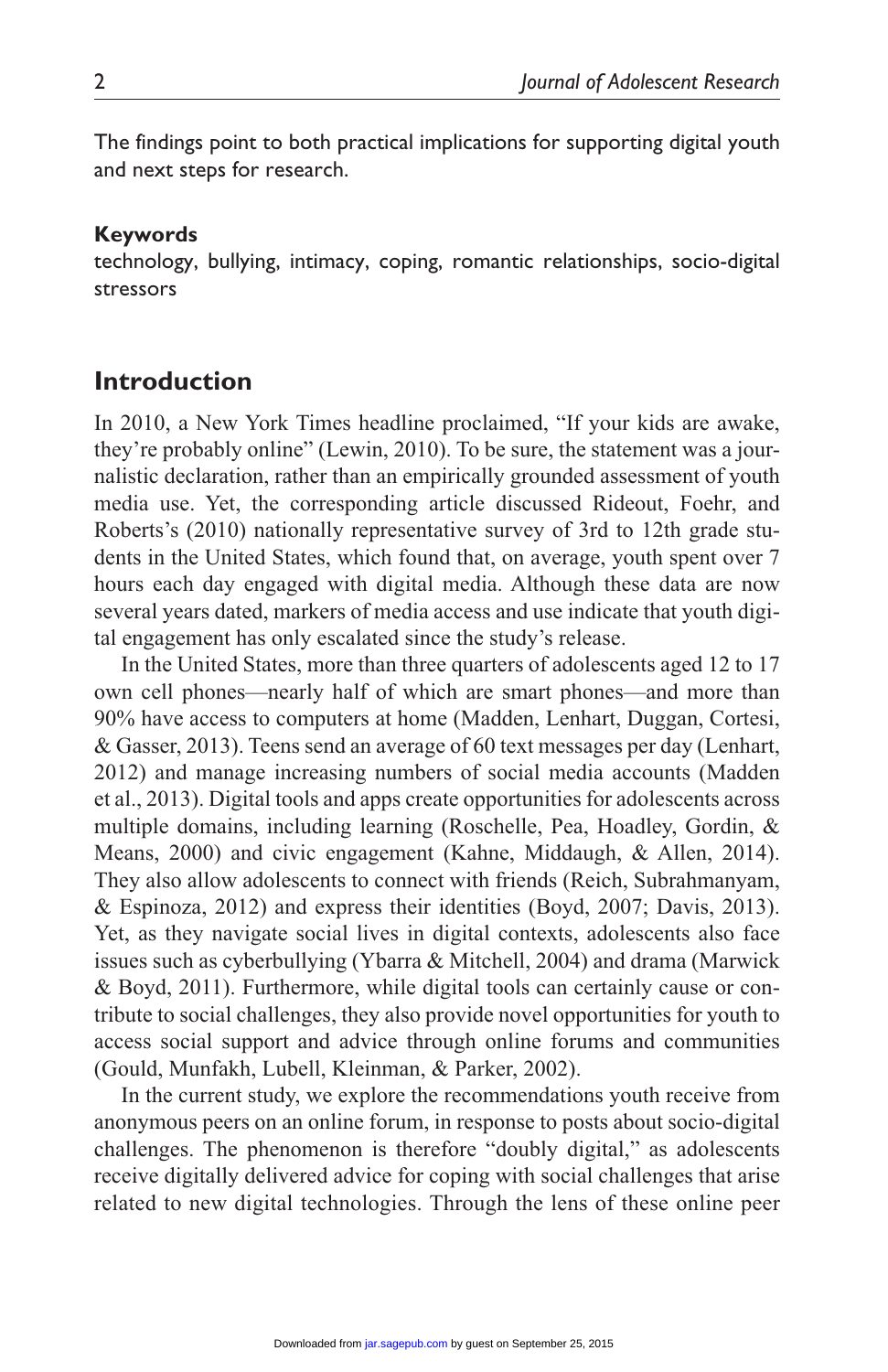responses, we describe the most common recommendations offered by peers for adolescents managing different kinds of socio-digital stress.

#### *Theoretical and Conceptual Frameworks*

Biologically and culturally, adolescence is a time when peer relationships take on unparalleled importance. Rapid yet asynchronous hormonal and neuronal changes contribute to heightened sensitivity and responsivity to interpersonal relationships, social feedback, and the dynamics of the peer group (Steinberg, 2014). Culturally, conventional theory suggests that adolescents in Western postindustrial societies increasingly seek autonomy from authorities, as they seek intimacy, support, and validation from peers (Erikson, 1968); they spend less time with parents and older adults and more time alone and with friends and romantic interests (Furman & Shaffer, 2003; Larson & Richards, 1991). Adolescents are also quite attuned to perceiving, managing, and trying to reconcile conflicts with peers (Brown, 2004). These conflicts include both challenges fueled by hostility (as in the case of traditional bullying) and challenges related to navigating closeness (as youth manage friendships and romantic relationships).

We further theorize that new media technologies play a role in both of these types of social challenges, and very likely heighten their intensity. With respect to hostility-oriented encounters, cyberbullying is now an oft-cited term, similar to its offline equivalent in that it is generally characterized by repetition, intent to harm, and an imbalance of power (Levy et al., 2012). Davis, Randall, Ambrose, and Orand (2015) indeed highlighted the magnifying role attributed to technology in cases of cyberbullying, which is linked to opportunities for anonymity, constant connectivity, and large audiences. With respect to close relationships, the potential of new technologies to support intimacy is well-realized both practically and empirically (Reich et al., 2012; Valkenburg & Peter, 2007). However, digital technologies can also play a role in challenges related to close relationships. Marwick and Boyd (2011) used the term "drama" to describe a breadth of social, digital issues that transpire between friends without an obvious power imbalance. In an investigation of adolescents' accounts of socio-digital stress, we found that youth also describe digital challenges related to managing intimacy and close relationships, such as negotiating the quantity of digital communication and the bounds of digital privacy and access (Weinstein & Selman, 2014).

In light of questions about how best to support adolescents in the context of their socio-digital lives, we use a conceptual framework that enables us to explore and align adolescents' recommendations to peers for coping with both hostility-oriented socio-digital challenges (which we call "Type 1") and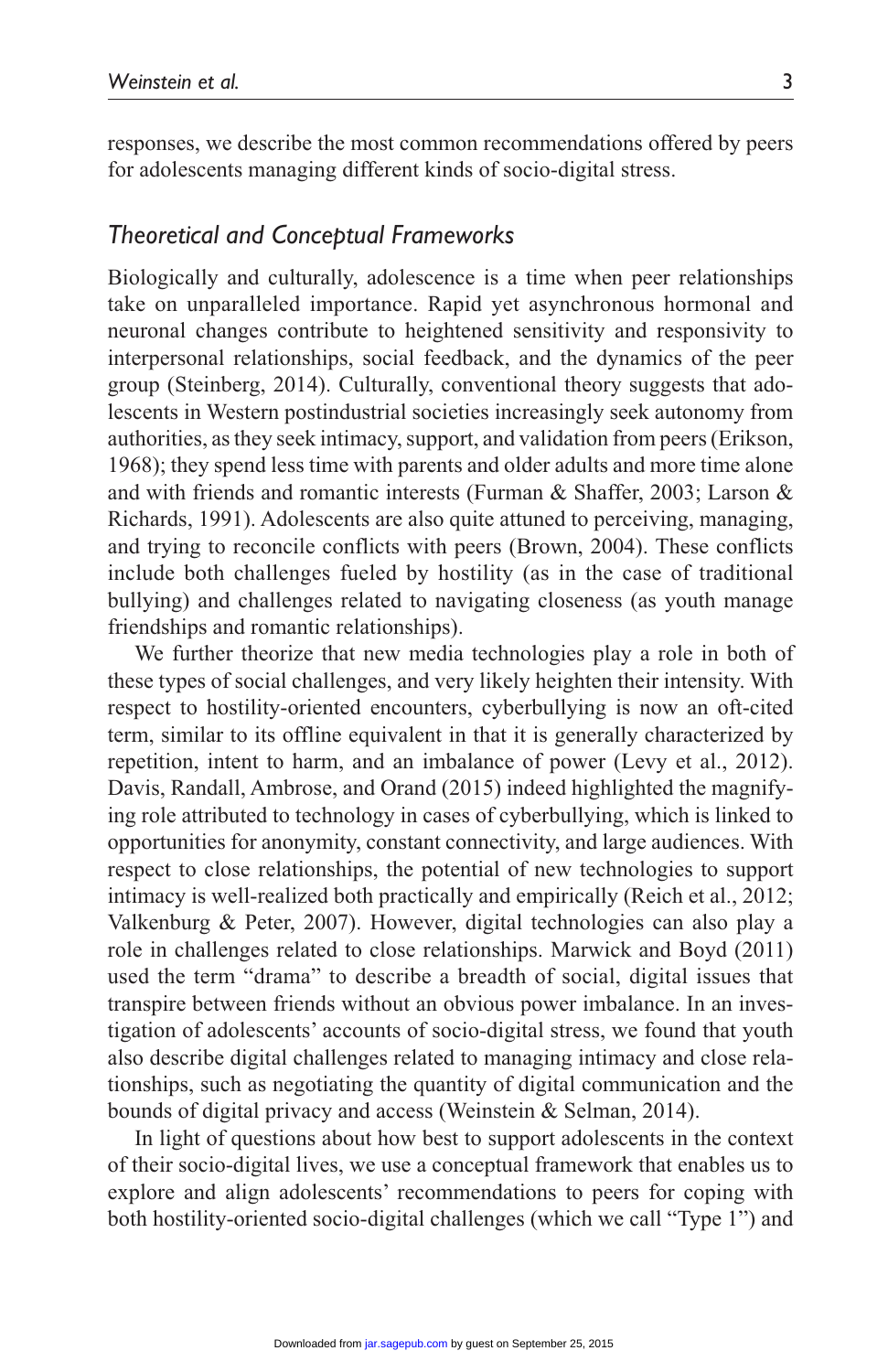socio-digital challenges that arise in the context of navigating close relationships (which we call "Type 2"). However, before we turn to the specific case of coping with socio-digital stress, we begin by reviewing theory and research on coping from the offline context most pertinent to the current study.

# **Social Stress and Coping, Off- and Online**

## *Coping With Social Stress*

What do we know about coping offline, and how might it inform our exploration of how adolescents can manage distressing socio-digital experiences? In the 1980s, Lazarus and Folkman (1984; also reviewed in Folkman, 2008) focused on processes of stress management related to negative emotions and distinguished between two types of coping: problem-focused coping strategies, aimed at trying to directly change, eliminate or ameliorate the problem, and emotion-focused strategies, instead primarily aimed at changing or reducing the emotional distress and affective aftermath. Problem-focused coping strategies are used when individuals feel in control of a problem and can manage it, such as by learning new skills. In contrast, what were identified as emotional-focused coping strategies are designated as those negative emotion regulations associated with the kinds of stress over which individuals generally felt little control, such as avoiding, distancing and acceptance. Compas, Malcarne, and Fondacaro (1988) then documented the applicability of Lazarus and Folkman's framing in their characterization of adolescents' recommended coping strategies, including issues of social stress, such as conflicts with friends. Moreover, Compas and colleagues' findings echoed Lazarus's (1999) suggestion that problem-focused strategies are more effective; they documented the protective function of problem-focused approaches, whereas they found a positive correlation between emotion-focused strategies and emotional distress.

More recently, Mahady Wilton, Craig, and Pepler (2000) explored coping in the specific context of hostile offline experiences with bullying. They found that problem-solving strategies (rather than aggressive strategies) and, in particular, *active* problem-solving strategies, are most effective for reducing bullying and avoiding subsequent victimization. However, with respect to social stress that emerges in the context of adolescents' close relationships, Remillard and Lamb (2005) found that seeking social support from other friends—though not typically characterized as a problem-focused approach is the strategy best suited to maintaining and repairing friendships. For romantic relationships, Nieder and Seiffge-Krenke (2001) revealed that seeking social support from others is particularly common in earlier phases of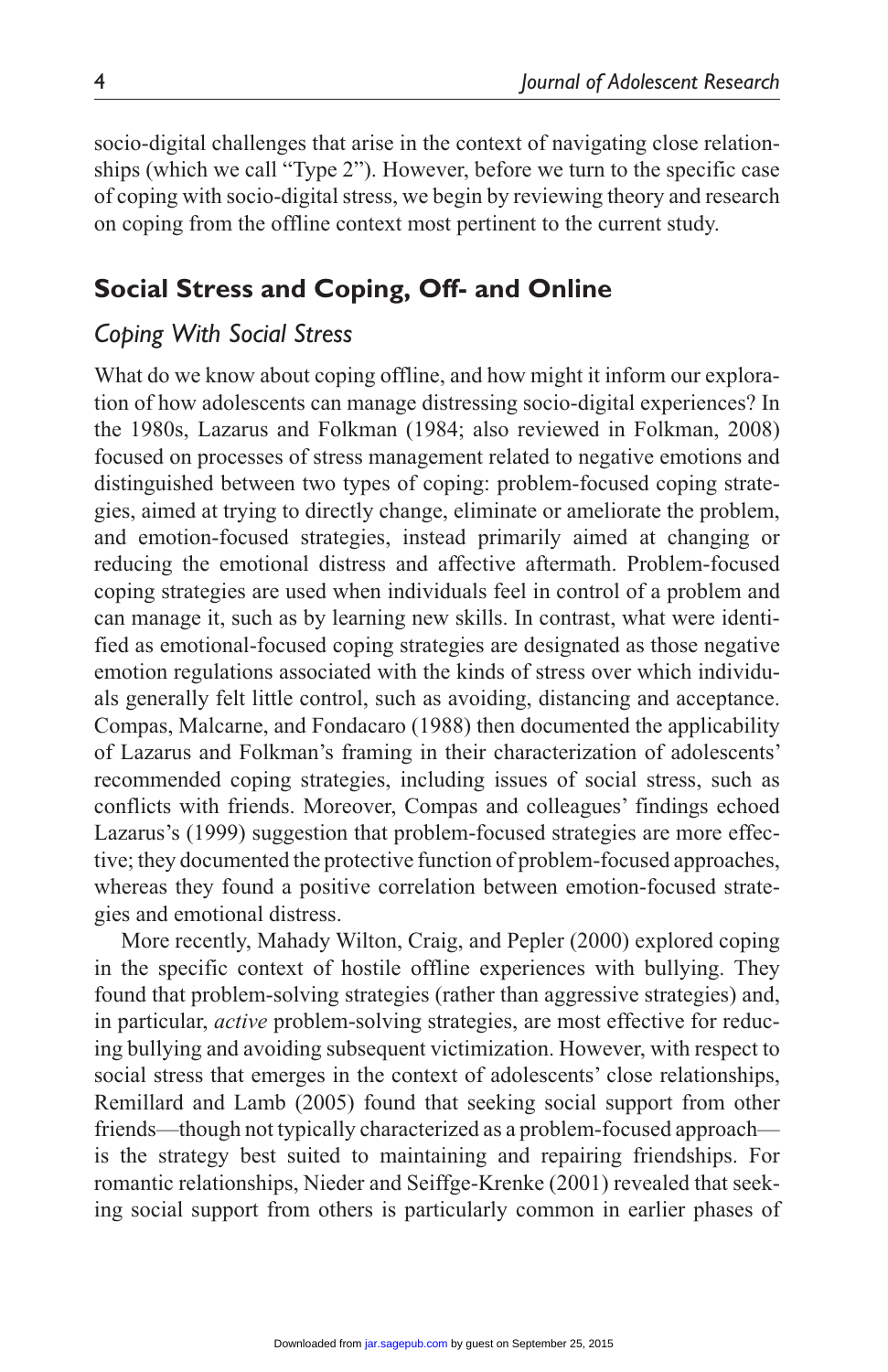romantic relationships, though adolescents shift to a more active, problemfocused style—direct communication—in later phases, seemingly both a contributor to and a product of more robust intimate connections with their partners. Taken together, these studies of offline coping raise intriguing questions about what strategies are most relevant in the context of different kinds of social stress generated or amplified by digital technologies.

### *Adolescents' Coping With Socio-Digital Stress*

To date, much of the research on adolescents' coping with socio-digital experiences focuses specifically on hostility-oriented issues and, in particular, cyberbullying (Levy et al., 2012). Although some adolescents report that they are not personally bothered by cyberbullying, studies repeatedly find a link between cyberbullying and poor psychosocial outcomes (Smith et al., 2008; Ybarra & Mitchell, 2004). For instance, victimization and cyberbullying are associated with physical symptoms, such as headaches and abdominal pain (Sourander et al., 2010) and emotional issues, including depressive symptoms and suicidal ideation (AP-MTV, 2009; Perren, Dooley, Shaw, & Cross, 2010).

Among one sample of teens asked what they would do if harassed online, telling the bully to stop was the most favored solution (62% of respondents; AP-MTV, 2009). Consulting a friend was the second most reported option (59%), followed by ignoring the harasser (56%). Among the same teen respondents, 58% said that they would tell their parents if they were harassed online. This cluster of findings, however, varies from other studies' results (e.g., Parris, Varjas, Meyers, & Cutts, 2012), in which teens indicate reluctance to report cyberbullying to adults. Other documented strategies for coping with cyberbullying include technical solutions, such as changing a password or removing the digital connection; retaliation or confrontation; seeking support; and ignoring (McGuckin et al., 2013; Parris et al., 2012).

With respect to the effectiveness of these strategies, conclusions are less easily drawn. In their review of the literature on coping with cyberbullying, McGuckin et al. (2013) highlighted mixed results regarding whether problemfocused coping strategies, including technical solutions and non-aggressive confrontation, are effective in the context of cyberbullying (e.g., Juvonen & Gross, 2008; Parris et al., 2012). In addition, doing nothing or ignoring the situation is a strategy often cited by teens for coping with cyberbullying, but there is a lack of empirical evidence confirming its benefit (e.g., Hoff  $\&$ Mitchell, 2009; Livingstone, Haddon, Görzig, & Ólafsson, 2011). Lodge and Frydenberg (2007) found that avoidant coping strategies, such as ignoring, actually led to worse outcomes for participants' well-being. On the other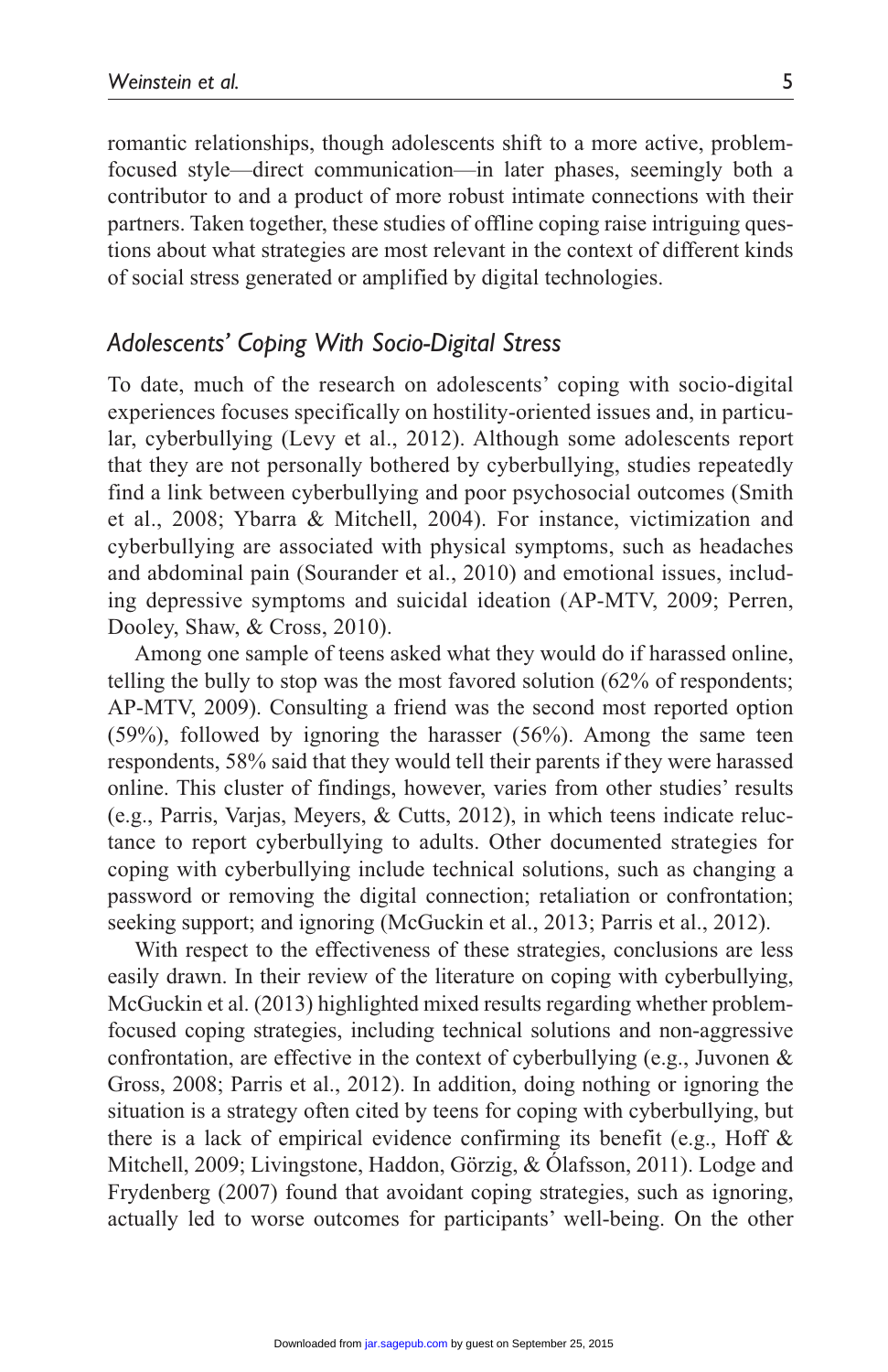hand, McGuckin et al. conclude that emotion-focused coping, such as seeking help, is generally considered beneficial. The variability of these findings raises the question of whether frameworks that explore and distinguish strategies for adaptive coping with offline bullying are applicable to adaptive coping with bullying online.

Furthermore, our current understanding of strategies adolescents can use to cope with digital stress is constrained by the limited research focus on cyberbullying, to the exclusion of other types of socio-digital challenges. Moreover, although extant research on coping with cyberbullying provides a much-needed foundation, studies often rely on hypothetical questions or general self-reports about coping tendencies (e.g., AP-MTV, 2009; Parris et al., 2012); authentic, in-action data can more completely illustrate adolescents' approaches to coping with socio-digital stress.

## **Adolescent Help-Seeking and Online Peer Support**

In the current study, the *content* of the adolescent's posts is related specifically to recommendations for coping with socio-digital challenges. Yet, it is also through the digital *context* of an online forum that adolescents share their personal stories, and seek and receive peer advice. A brief review of research on adolescent help-seeking underscores a strong preference for help from informal sources, rather than from health professionals and educational workers—particularly for interpersonal and emotional issues (e.g., Boldero & Fallon, 1995; Offer, Howard, Schonert, & Ostrov, 1991). In some cases, support from peers may even be the only source of help adolescents seek: Molidor and Tolman (1998) found that more than half of adolescents who experienced abuse by romantic partners shared it only with a friend.

While peer support may have once been confined to offline connections, the Internet enables novel contexts for reaching peers. For more than two decades, online forums have enabled around-the-clock access to communities assembled around a variety of topics (Nimrod, 2010; Valkenburg & Peter, 2009). Virtual communities are particularly well-suited for help-seeking related to sensitive issues: By enabling anonymity (Suler, 2004), online forums may diminish barriers, such as self-consciousness or shame, that often prevent helpseeking offline (Barker & Adelman, 1994). Previous studies of online forums used by adolescents indeed underscore their use for queries related to social and relational challenges (e.g., Gould et al., 2002; Suzuki & Calzo, 2004).

## **Research Context**

The specific nature of the advice offered in one online forum, in response to posts about social challenges connected to digital technologies, is the focus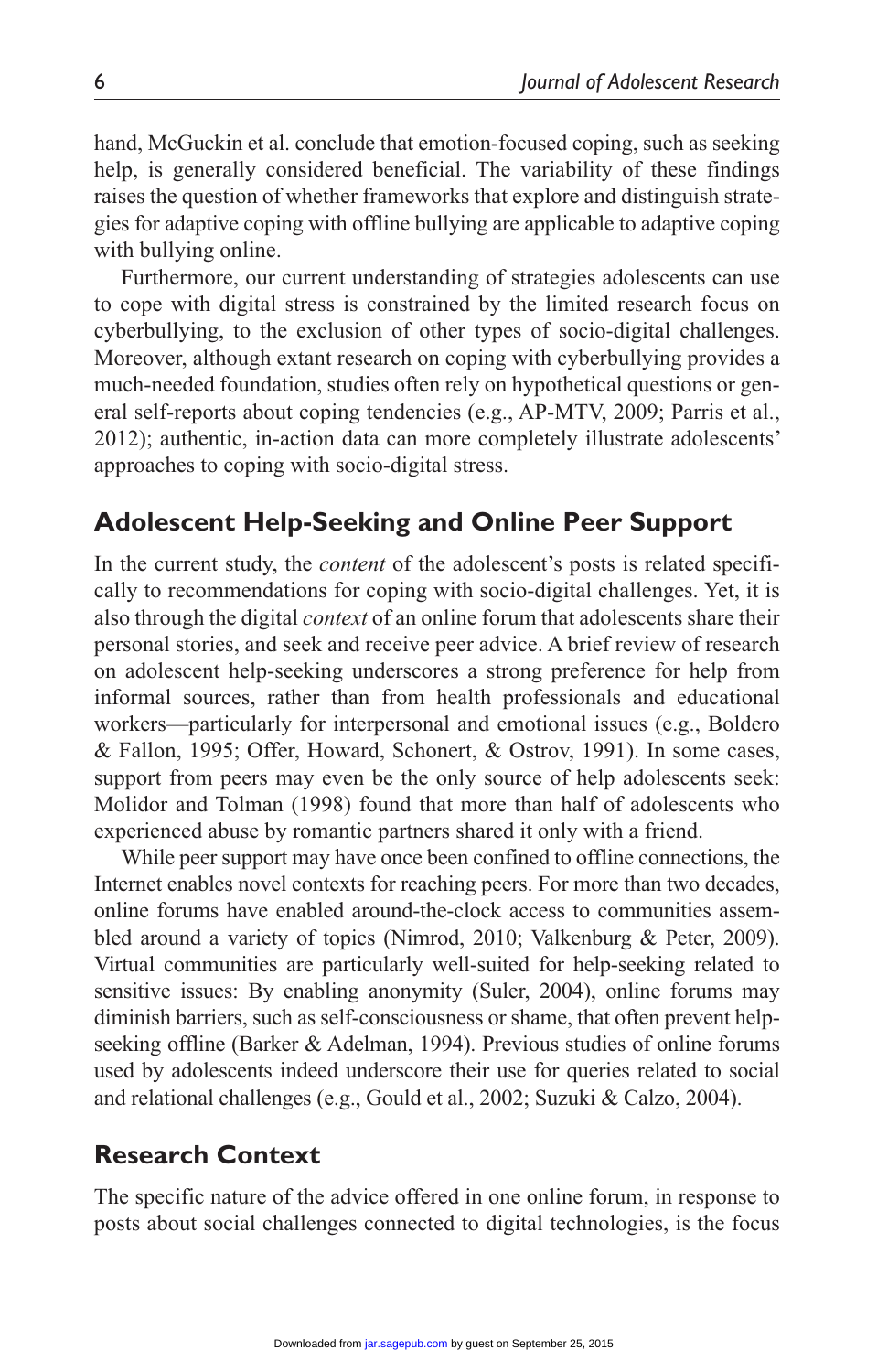of this investigation. The online forums in which adolescents solicit and exchange peer support related to digital stress hold considerable value for research. First, we currently lack an empirically based conception of the advice youth are likely to encounter when they seek help online related to digital stress. Second, research on adolescents' coping with digital issues currently focuses heavily on cyberbullying, without distinguishing between kinds or considering other types of digital stress. Broadening the issues included would allow research to capture a broader swath of adolescents' experiences. Third, commonly used strategies for coping with different kinds of digital stress are not yet well-defined or understood. Examining peer advice in online forums represents an authentic research opportunity, and one that enables documentation of a constellation of strategies adolescents describe in-context for real life events.

### **Method**

### *Sampling and Previous Findings*

We analyze an aggregated 628 comments posted in response to 180 distinct personal accounts of digital stress anonymously shared on MTV's *A Thin Line* platform. "Over the line?" was launched in 2010, as part of a multi-year initiative to help young people who experience digital issues and abuse (AThinLine.org, 2014). Site users are encouraged to share personal experiences with "digital drama" and/or to provide feedback to peers' accounts. Between March 2010 and July 2013, users collectively posted 7,146 stories and 24,409 comments to the site. In all, 4,417 (61.8%) include the poster's age ( $M_{\text{age}} = 16.3$  years; *SD* = 5.2), and 4,466 (62.5%) include the poster's gender (86.2% reported they are female). Stories received an average of 3.4 comments  $(SD = 6.04)$ ; ranging from 0 to 312.

We purposefully selected the current sample of stories from an existing data set to represent six specific, previously identified digital stressors (Weinstein & Selman, 2014) described repeatedly in adolescents' stories on the site: Impersonation, Public Shaming and Humiliation, Mean and Harassing Personal Attacks, Smothering, Breaking and Entering, and Experiencing Pressure to Comply (see Table 1). These stressors represent two distinct types of digital stress. The first three kinds of stressors constitute Type 1, generally fueled by hostility and echoing discussions of online harassment and cyberbullying. The latter three stressors constitute Type 2 stress, which arises related to navigating close relationships. The sample includes 30 personal accounts per digital stressor and all corresponding comments.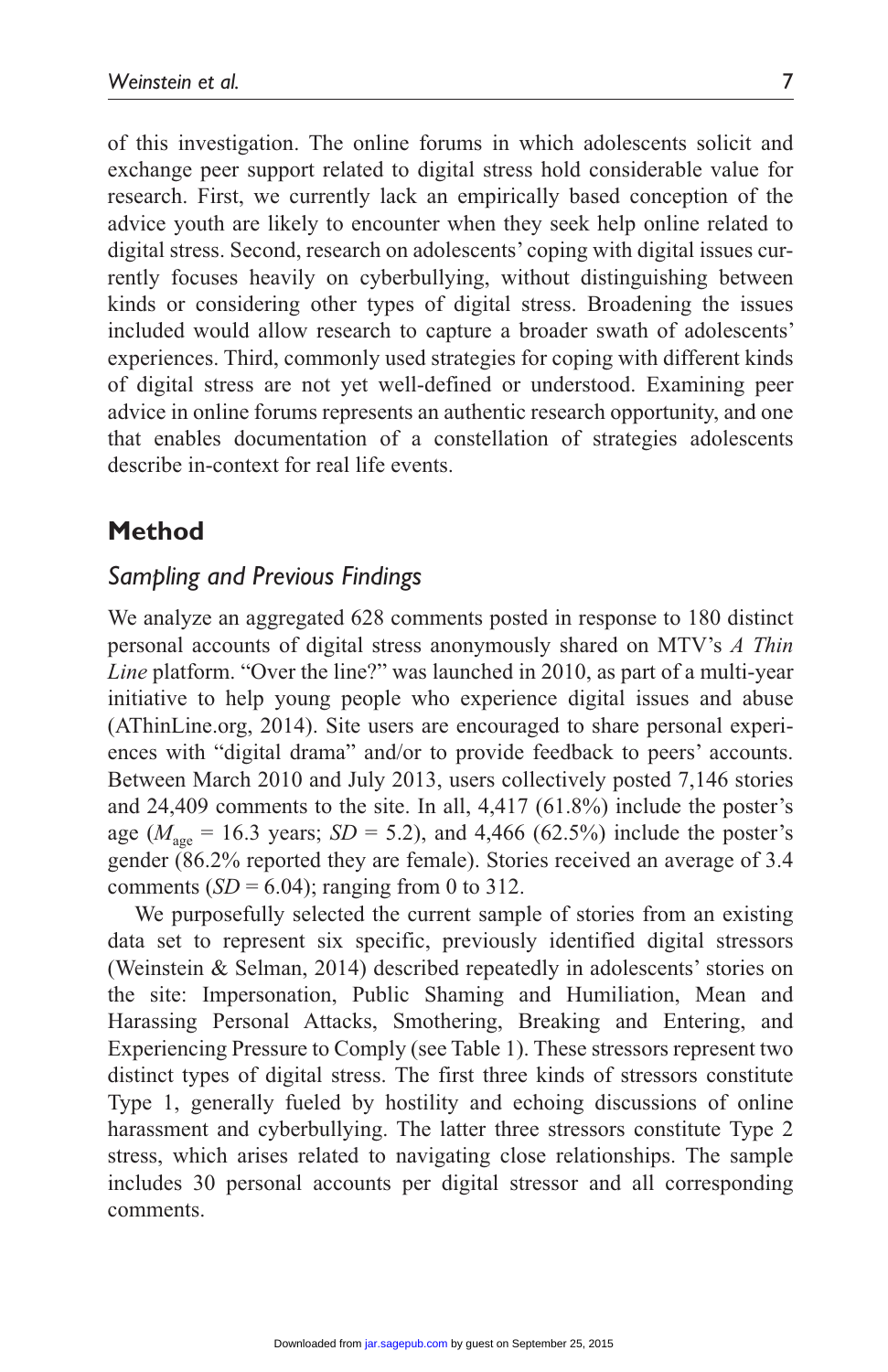| Stressor                                          | Description                                                                                                                                                                                                      | Example                                                                                                                                                                                                                                                                  |
|---------------------------------------------------|------------------------------------------------------------------------------------------------------------------------------------------------------------------------------------------------------------------|--------------------------------------------------------------------------------------------------------------------------------------------------------------------------------------------------------------------------------------------------------------------------|
| Public<br>Shaming &<br>Humiliation                | Humiliating, broadcasted<br>messages, often in the form of<br>either slander posted on social<br>media or the forwarding of nude<br>pictures to unintended audiences                                             | "I had these two friends. I didn't do<br>anything to them or say anything about<br>them, but then out of nowhere they start to<br>hate me and tell people all my secrets and<br>post *** on Facebook directed towards me<br>and they made a list of 100 of my flaws"     |
| Impersonation                                     | Using the affordances of the digital<br>world to mask an individual's own<br>identity and pretend to be someone<br>else, generally for the purpose of<br>slandering, mocking or<br>embarrassing the impersonated | "A girl decided that she didn't like me so<br>she hacked my old AIM account and started<br>trash talking everyone who was my buddy<br>on there. She made so many people hate<br>me."                                                                                     |
| Mean &<br>Harassing<br>Personal<br><b>Attacks</b> | Directly receiving unwanted<br>messages and personal attacks<br>through digital devices or accounts                                                                                                              | "There this girl from tinychat i know she<br>been she been mean to me she call me<br>crossed eye, go die and calling me ugly told<br>her to stop she pushing me so hard she<br>hurting my feelings everything she said its<br>hurt my feelings, ive been cry for 3 days" |
| Breaking &<br>entering                            | Logging into another person's<br>online accounts or looking through<br>their digital devices without<br>permission                                                                                               | "I"d left the room for a moment to<br>go to the bathroom and when i got back my<br>BF was zoomong through all my texts and<br>pics like it was nothing. I watched him do it<br>for a minute untill he realized I was<br>standing there. I felt so mad"                   |
| Pressure to<br>comply                             | Managing requests (generally<br>unwanted) to grant access to<br>accounts or nude photographs to<br>close others                                                                                                  | "me n my girlfriend have been datin a year<br>an almost 2 months, she has sent me naked<br>pics of her and she asked me to send her<br>some of me naked, but i dont want too and i<br>dont want to lose her either"                                                      |
| Smothering                                        | Constant messaging or contact; the<br>content of messages is not intended<br>to hurt nor harm, but the quantity is<br>itself problematic                                                                         | "My girlfriend will text me good morning,<br>if i dont respond right away she will send a<br>question mark with a question, then a few<br>more question marks, then call me. If i don't<br>respind she gets realy upset and angry. is<br>this abuse? what do i do?"      |

**Table 1.** The Six Digital Stressors.

Note. The examples have been reproduced in verbatim.

We ask, "What strategies, actions, and reactions do commenters recommend for managing digital stress, and how do their recommendations differ for different kinds of digital stress (i.e., both across the six digital stressors, and for Type 1 vs. Type 2 issues)?"

# *The Data Set: Identification and Selection of Comments About Digital Stress*

We initiated a series of analytic steps in order to explore the aforementioned research questions. We first organized the data set by digital stressor, based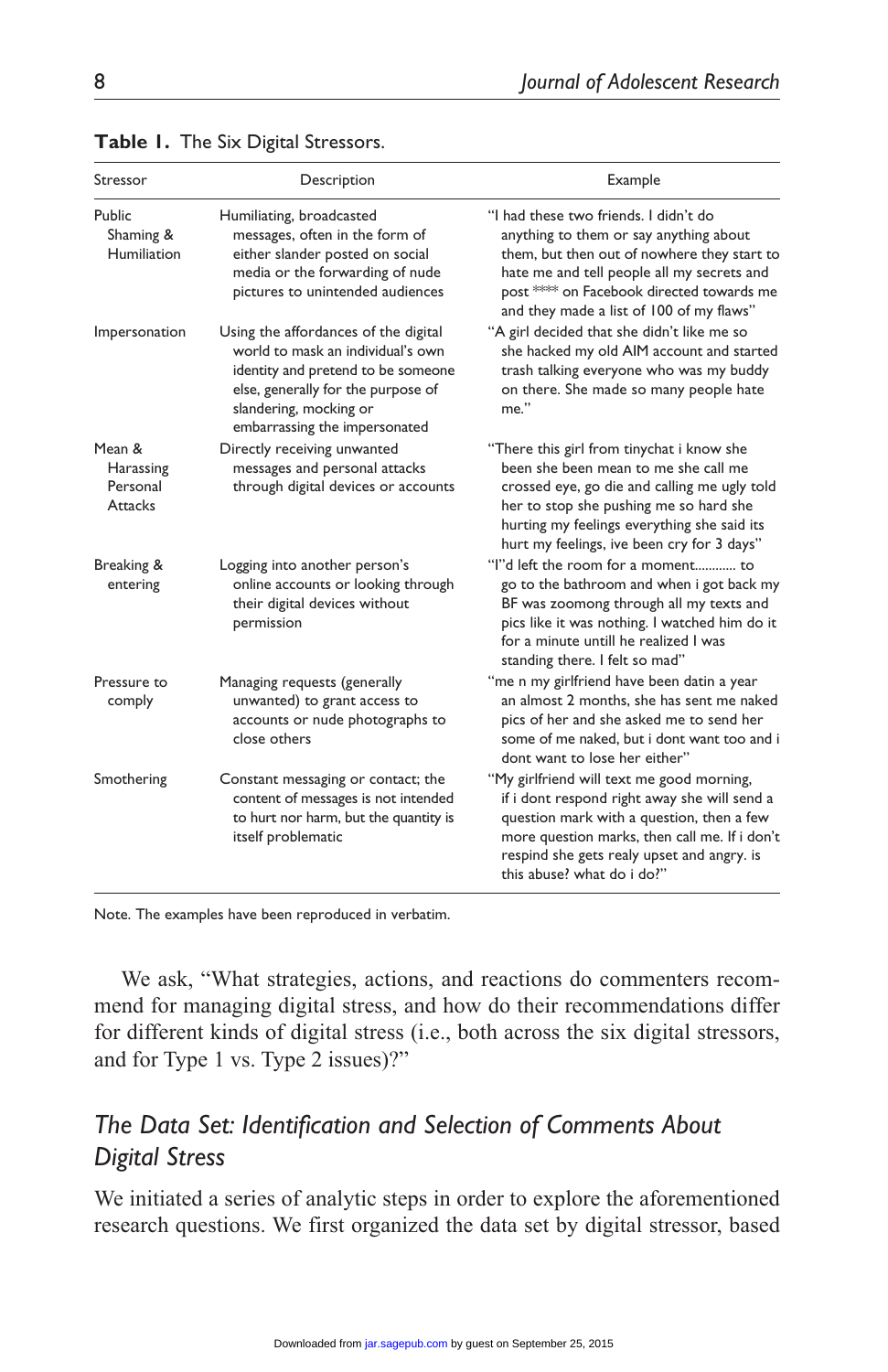on our original thematic content coding (Weinstein & Selman, 2014). Specifically, we grouped stories by category, such that all accounts of each digital stressor (Table 1) comprised a distinct subgroup. We then used a random number generator to select 30 personal accounts from each stressor, resulting in a total of 180 personal accounts. Because of our interest in exploring differences among stressors, we re-selected any stories that involved two digital stressors or other predominant, but separate issues (approximately 18 accounts in total). For example, if a story of Smothering also focused on Impersonation or also involved an experience of physical abuse with the "smotherer," we replaced the account with another randomly selected Smothering story. The resulting 180 personal accounts of digital stress and their corresponding comments ( $n = 628$ ) comprise the data set.

## **Coding the Recommendations of Commenters: What Advice Do Adolescents Give?**

The majority of personal accounts in our data set received peer comments, with an average of 3.47 comments per story  $(SD = 4.41)$  nearly identical to the average of 3.4 comments across the full data set; 17% received no comments, and 3.3% received more than 10 comments. Apart from a 250-character limit, there are no restrictions on the content of comments posted to *A Thin Line*. 1 Consequently, the comments vary in style and form. For example, the following are all comments posted in response to stories of digital stress: (1) "Tell. The. Police." (2) "this is definitely over the line!" and (3) "I've been in this same situation."

We defined recommendations as comments proposing advice and/or suggestions for actionable next steps. By this definition, the first comment above ("Tell. The. Police") is considered a recommendation, as is a comment such as, "Keep ur self busy, do things to get ur mind off of it." However, above comments (2) and (3) constitute reflections, rather than proposed actions (or inactions), and would therefore not be included in the current analysis of recommendations. Two coders achieved sufficient inter-rater reliability for identifying recommendations in one round of reliability testing, using a subsample of 30 comments ( $\kappa$  = .91). They then coded the remaining 598 comments to identify recommendations.

In total, 387 comments (61.6%) include at least one recommendation. Seventy-three of these comments include more than one recommendation, either by *listing multiple options* ("Involve the police, block them, or get parents involved"), proposing a *multi-tiered plan* ("Number one, tell him to stop all of this nonsense now; number two, report him immediately; number three, tell your friends; and number four, report the guy to the cops, that's all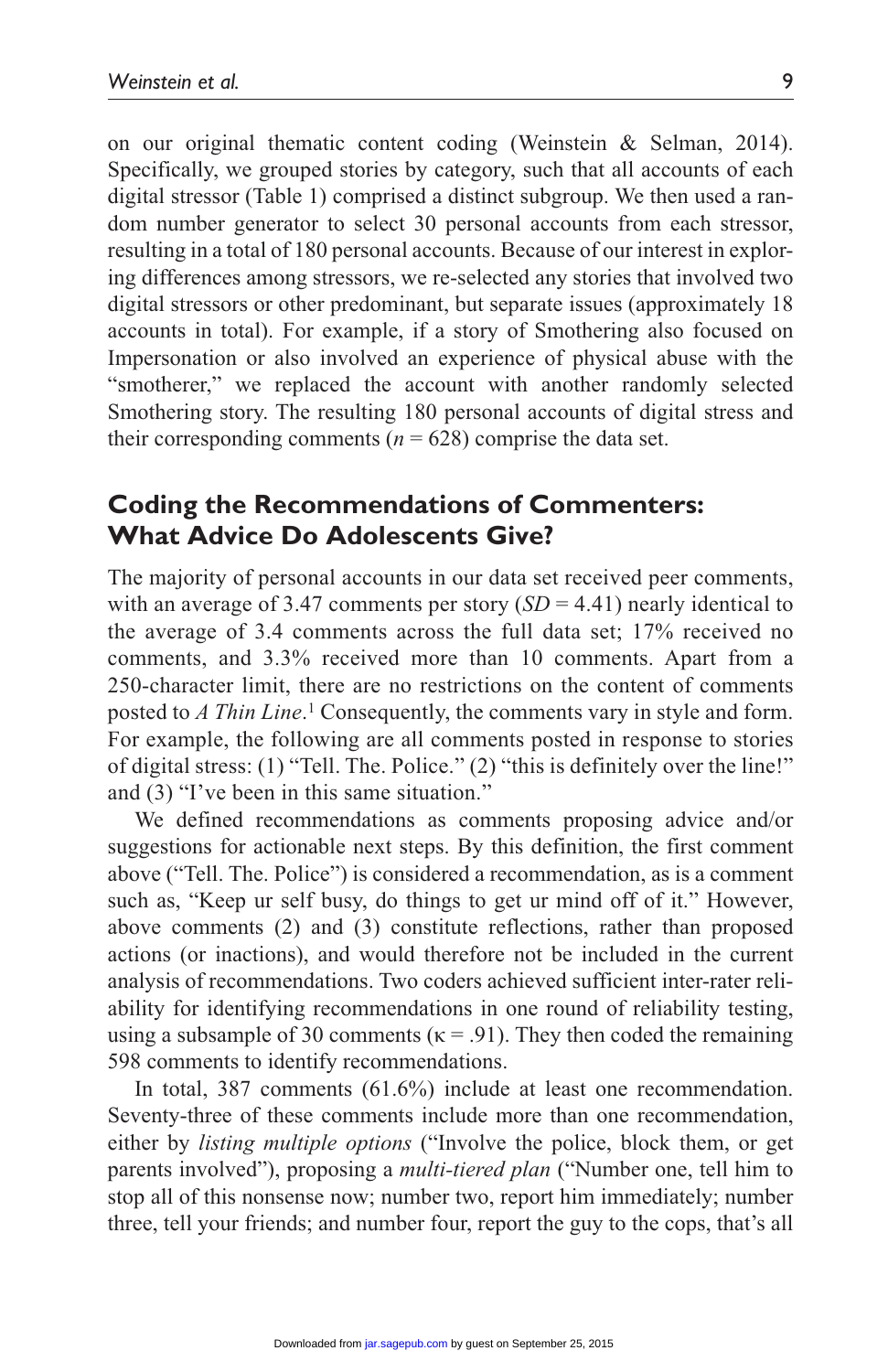the steps you need to take right here, right now") or by providing a *backup plan* if the first recommendation is unsuccessful ("I think you should have a serious conversation with him to address the issue. If that doesn't work then you will most likely have to let him go before the situation gets worse").

Following initial recommendations coding, we began an emic code identification and development process for types of recommendations. We looked at the collection of recommendations for recurring themes and organized recommendations into propinquity groups based on emergent categories (as in Conventional Content Analysis, Hsieh & Shannon, 2005). We developed and refined these groupings through a discussion-based, open coding process using a subset of comments corresponding to 30 personal account stories (5 per digital stressor). For each group, we developed operational definitions with inclusion criteria for coding and anchor examples. Through this process, we identified five main types of recommendations for dealing with digital stress: Get Help from others, Communicate Directly with those involved, Cut Ties with those involved, Ignore or avoid the situation, and Utilize Digital Solutions (Table 2).

Two authors achieved sufficient reliability ( $\kappa > .93$  for each of the five recommendations codes) through 1 round of reliability testing conducted with a randomly selected subset of 50 comments. They then used a primary coder/shadow coder approach for the remaining comments, with each coder serving as the lead coder for half of the sample.

## **Findings**

We asked, "What strategies, actions, and reactions do commenters recommend in response to adolescents' stories of digital stress, and how do their recommendations differ for different digital stressors?" Of the 628 comments posted in response to 180 stories of digital stress (30 per stressor, 90 each per Type 1 and Type 2) on the *A Thin Line* platform, 61.6% (*n* = 387) include at least 1 recommendation. As described above, some comments include more than 1 recommendation, resulting in a total of 475 recommendations.

Although there are slight variations in both the proportion of total comments and the proportion of recommendations for the six digital stressors (see Table 3), these differences are not statistically significant,  $F(5, 174) = 1.06$ ,  $p = 0.38$ . We therefore present and discuss findings in terms of the relative frequencies of recommendations both within and across the six stressors. We begin by reporting the frequencies with which each strategy is recommended, by stressor (Table 3). We then consider each of the five common recommendations in greater detail, and we describe variations in their function across and within stressors. Finally, we summarize noteworthy differences between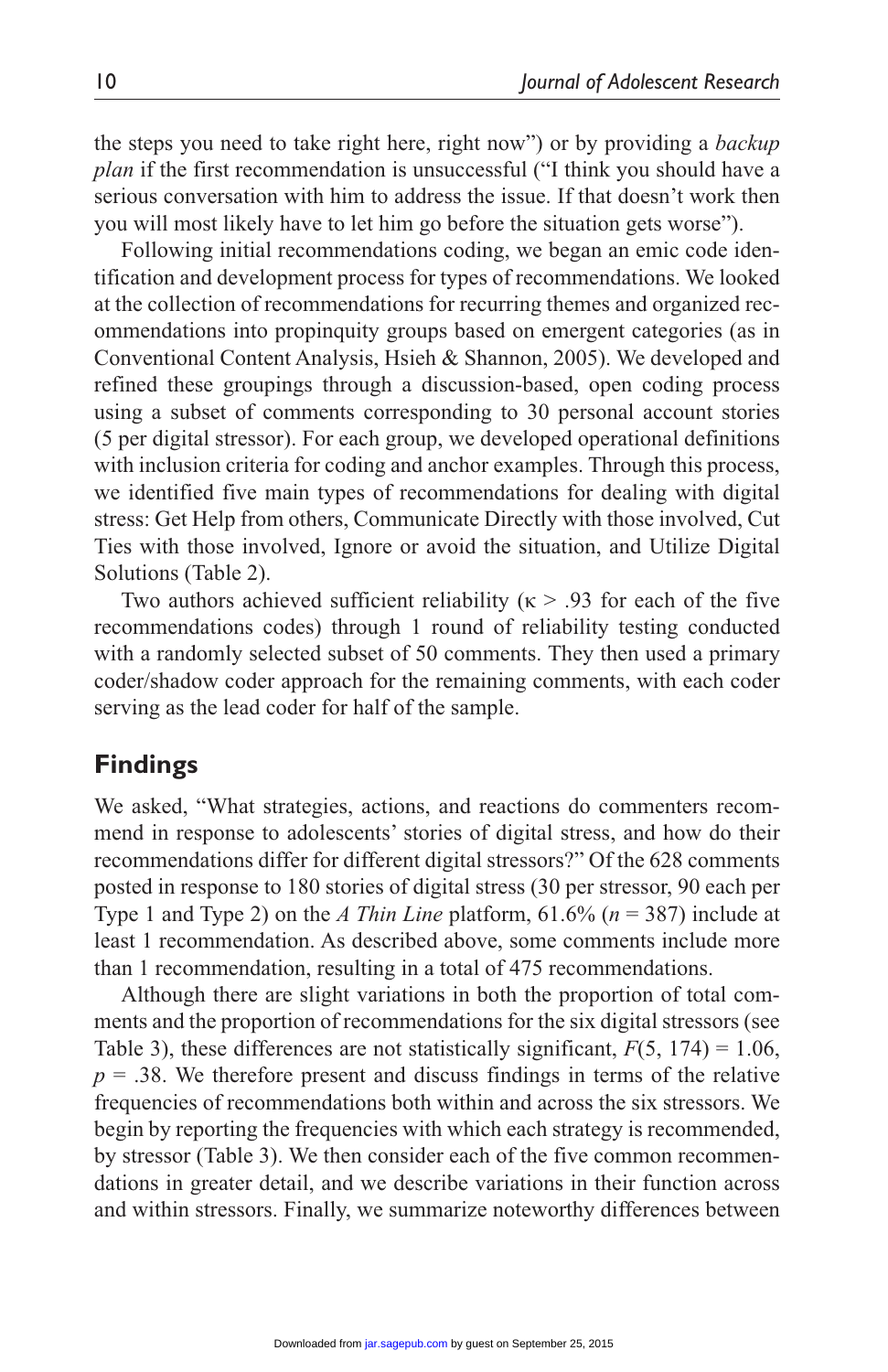| Comment type                        | Description                                                                                                                                                                                                                                                                       | <b>Examples</b>                                                                                                                                                                                                                       |
|-------------------------------------|-----------------------------------------------------------------------------------------------------------------------------------------------------------------------------------------------------------------------------------------------------------------------------------|---------------------------------------------------------------------------------------------------------------------------------------------------------------------------------------------------------------------------------------|
| Get Help from<br>others             | The commenter suggests the poster get<br>others involved in dealing with the digital<br>stressor. Sources of help in this category<br>include parents, friends, legal authorities,<br>school officials, and "adults" in general.                                                  | "Talk to your friends, family, people<br>who care about you. Let them tell<br>you just how much they love you, let<br>it erase the things the bullies said";<br>" go straight to the principal, or<br>your parents and tell them"     |
| Communicate<br>Directly             | The commenter suggests that the poster<br>talk to the person or people directly<br>involved in the digital stressor. The purpose<br>of communication can be to confront.<br>lay down the law, express feelings, get<br>clarification                                              | "Confront him"; "Tell her that's it's<br>your decision, not hers and that she<br>should stop pressuring you into doing<br>things you don't want"; "try talking to<br>him and tell him how you feel"<br>"ask ur sister why she did it" |
| Cut Ties                            | The commenter suggests that the poster<br>terminate communication with anyone<br>involved in the digital stressor. This<br>includes recommendations to break<br>up with a significant other, replace the<br>significant other or friends and/or stop all<br>communication.        | "you have to dump him sorry home<br>girl"<br>"go make some new friends"<br>"Stop messaging him back."                                                                                                                                 |
| Ignore or<br>avoid the<br>situation | The commenter suggests that the poster<br>ignore, avoid, and/or trying not to worry<br>about the situation. (A subset of the<br>comments in this category recommends<br>dealing with the stressor by avoiding a<br>related behavior.)                                             | "just forget about the situation, don't<br>worry about what people say about<br>you"<br>"just chill"<br>"dont let ppl bringg u down, they only<br>say stuff lik tht bc they r insure about<br>themselves"; "don't send the pics!!!"   |
| Utilize Digital<br>Solutions        | The commenter suggests that the poster deal<br>with the digital stressor within the context<br>of the digital world, by implementing or<br>utilizing digital technologies. This may involve<br>blocking or unfriending someone, changing<br>passwords, altering privacy settings. | "Report it first as a fake profile!"                                                                                                                                                                                                  |

**Table 2.** Five Recommendations for Coping With Digital Stress.

the strategies advocated for Type 1 stressors, compared with the set of Type 2 stressors.<sup>2</sup>

## *Strategies for Coping With Digital Stress*

Across the data set, recommendations to *Get Help from others*, to *Communicate Directly*, to *Cut Ties*, and to *Ignore the situation* are advised with similar frequencies: Each comprises approximately one fifth of the recommendation comments (Table 3). Recommendations to *Utilize Digital Solutions* are somewhat less common ( $n = 33$ ; 6.9%; Table 3). However, as indicated by the shadings in Table 3, the pattern of most common recommendations varies for each of the stressors.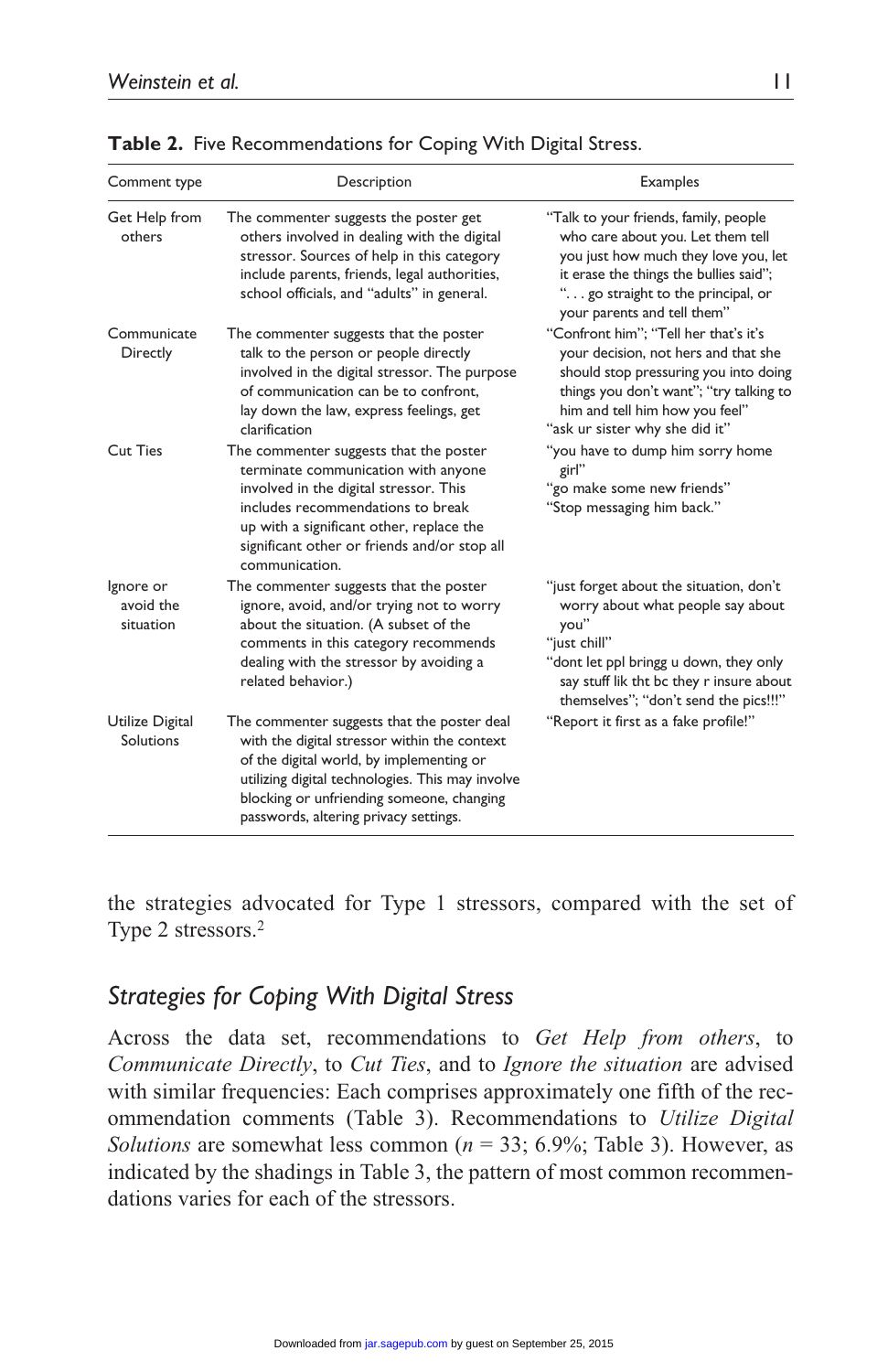|                                                                                                                                                | Impersonation<br>$(n = 55)$ | $(n = 82)$<br>Mean                 | Shaming<br>$(n = 81)$     | Break and<br>$(n = 58)$<br>enter | to comply<br>Pressure<br>$(n = 105)$ | Smother<br>$(4) = 94$         | $(n = 475)$<br>Total      |
|------------------------------------------------------------------------------------------------------------------------------------------------|-----------------------------|------------------------------------|---------------------------|----------------------------------|--------------------------------------|-------------------------------|---------------------------|
| Get Help from others                                                                                                                           | (25.5%)<br>$\overline{4}$   | (31.7%)<br>26                      | (46.9%<br>38              | (1.7%)                           | (0.9%                                | (5.3%)                        | (17.9%)<br>85             |
| Communicate                                                                                                                                    | (18.2%)<br>$\subseteq$      | (17.1%)<br>$\overline{\mathbf{r}}$ | (23.5%)<br>$\overline{a}$ | (39.7%)<br>23                    | (13.3%)<br>$\overline{4}$            | (22.3%)                       | (21.3%)<br>$\overline{a}$ |
| Cut Ties                                                                                                                                       | (5.5%)                      | (6.1%)<br>Щ                        | (4.9%                     | (36.2%)                          | (16.2%)<br>$\overline{\phantom{0}}$  | (47.9%)                       | (20.0%)<br>95             |
| Ignore/avoid                                                                                                                                   | (10.9%<br>$\bullet$         | (28.0%)<br>23                      | (12.3%)<br>$\subseteq$    | (5.2%)                           | (56.2%)<br>59                        | (10.6%)<br>$\overline{\circ}$ | (23.4%                    |
| Utilize Digital Solutions                                                                                                                      | (27.3%)<br>$\overline{5}$   | (9.8%)<br>$\infty$                 | (4.9%                     | (6.9%)                           | (0.9%                                | (2.1%)                        | (7.2%)<br>34              |
| Other                                                                                                                                          | (12.7%)                     | (7.3%)<br>∾                        | (7.4%)<br>o               | (10.3%)                          | $(12.4\%)$<br>$\tilde{=}$            | (11.7%)                       | (10.3%)<br>$\frac{4}{5}$  |
|                                                                                                                                                | 40%-50%                     | 30%-40%                            | 20%-30%                   |                                  | 10%-20%                              | 0%-10%                        |                           |
| Note. Total number of recommendations offered in response to posts of the corresponding stressor within the sample. The parentheses within the |                             |                                    |                           |                                  |                                      |                               |                           |

table indicate the frequency of the recommendation, as a percentage, for the digital stressor (i.e., corresponding column).

table indicate the frequency of the recommendation, as a percentage, for the digital stressor (i.e., corresponding column),

Table 3. Distribution of the Five Recommendations Across Six Digital Stressors. **Table 3.** Distribution of the Five Recommendations Across Six Digital Stressors.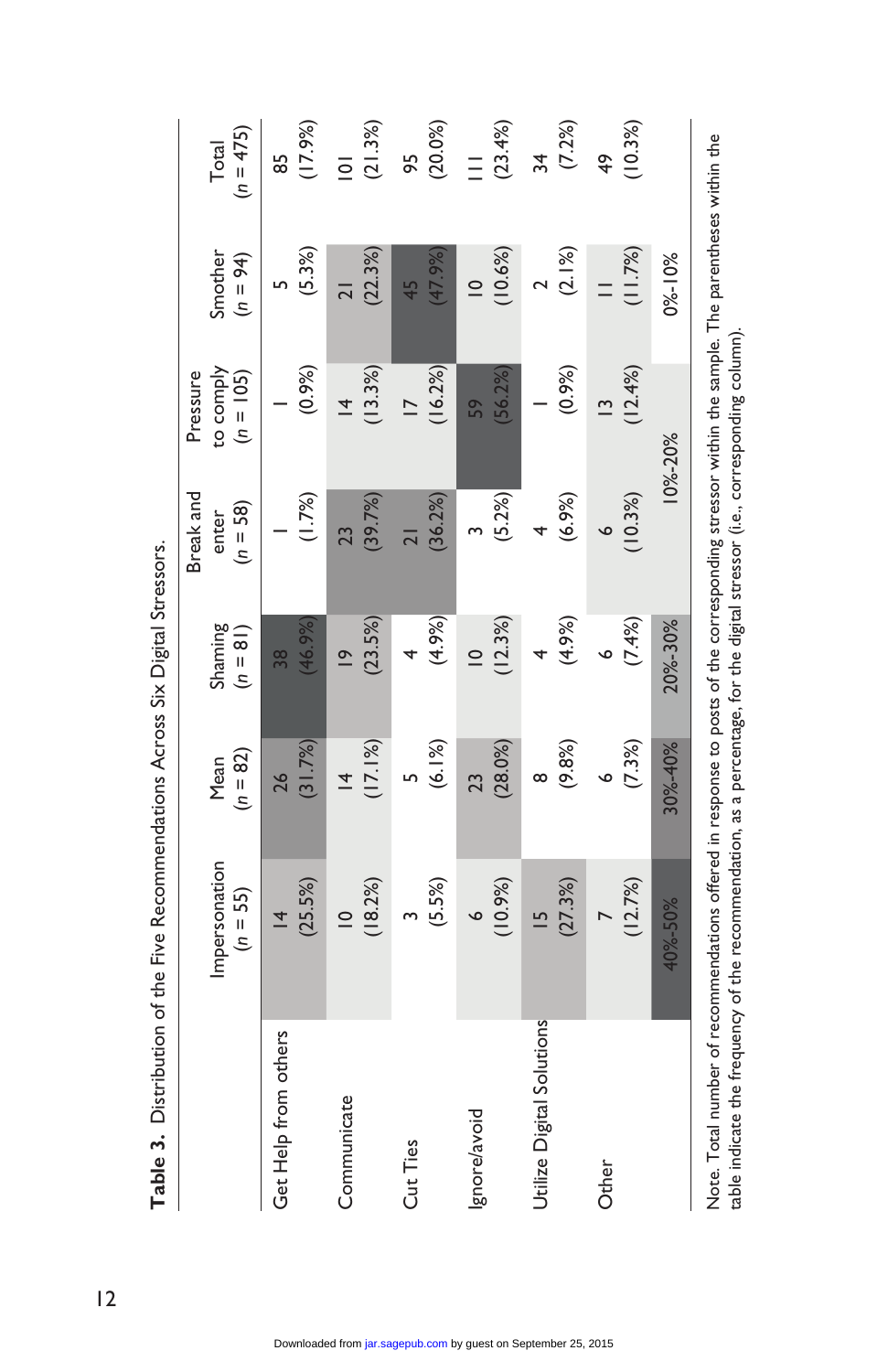

**Figure 1.** Major recommendations for each digital stressor.

For issues of digitally enabled Impersonation, the two most common recommendations are to *Get Help from others* (25.5%) and to *Utilize digital strategies* (27.3%). When peers are coping with Mean and Harassing digital encounters, adolescents most often recommend *Getting Help from others* (31.7%) or *Ignoring the situation* (28.0%). If an adolescent has been publicly shamed on social media, *Getting Help from others* is again the dominant recommendation (46.9%). For Breaking and Entering stories, which describe a friend or significant other reading personal communications without permission, *Direct Communication* (39.7%) and *Cutting Ties* (36.2%)—though seemingly opposite strategies—are both popular recommendations. When adolescents experience stress related to the Pressure to Comply, the most common recommendation is to simply *Ignore* the pressure and avoid complying (56.2%). For coping with a Smothering quantity of digital communications, the most common recommendation is to *Cut Ties* with the smotherer (47.9).

Figure 1 illustrates the most commonly proposed recommendations for each digital stressor. In addition, it organizes the stressors and their corresponding popular recommendations by overarching stress type (Type 1 stressors have hostile intent; Type 2 relate to navigating intimate relationships). In the next section, we explore the five recommendations in greater detail.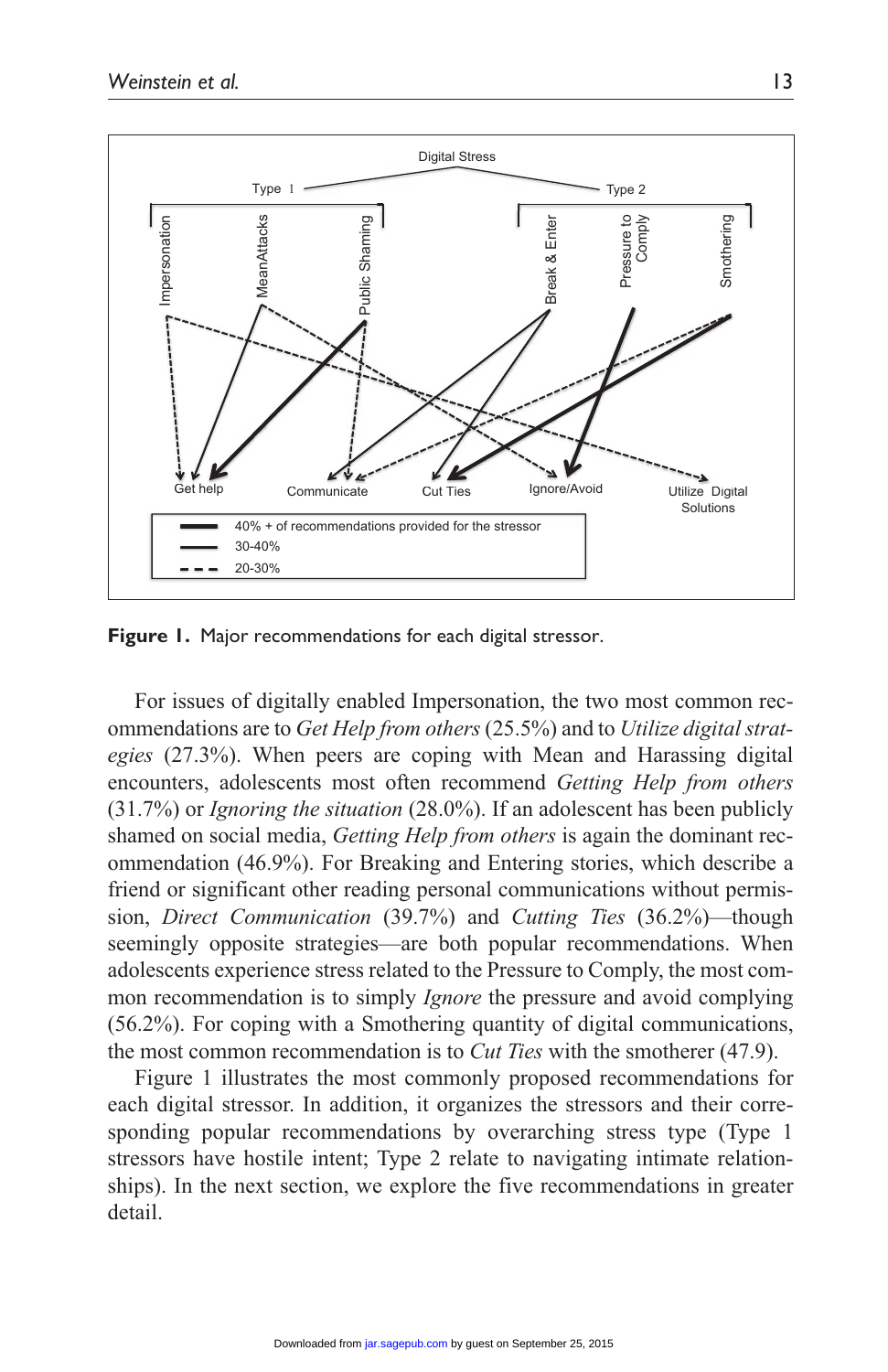|                               | Impersonation | Mean and<br>harass | Shaming | Break and<br>enter | Comply | Smother | Total |
|-------------------------------|---------------|--------------------|---------|--------------------|--------|---------|-------|
| Police/legal<br>authorities   |               | 9                  | 20      |                    | 0      | 3       | 40    |
| Parents                       |               | 4                  |         | 0                  | 0      | 0       | 13    |
| Non-parent<br>adult(s)        | 2             | 5                  | 4       | 0                  | 0      |         | 12    |
| School official/<br>counselor | 2             |                    | 2       | 0                  | 0      |         | 6     |
| Peers                         | ŋ             | 4                  |         | $\Omega$           |        | 0       | 6     |
| Unspecified                   |               | $\mathcal{P}$      |         | 0                  |        | O       |       |
| Other                         |               |                    |         | 0                  |        | O       |       |
| Total                         | 14            | 26                 | 38      |                    |        | 5       | 85    |

**Table 4.** Get Help From Others: Sources of Proposed Help.

*Do not struggle alone: Get help from others.* When commenters recommend getting help from others, they are advising that the poster cope by turning to people who are not immediately involved in the situation. For example, one commenter recommends, "go to your local police station and see if they can press charges against him." Another commenter advises, " . . . go straight to the principal, or your parents and tell them."

In total,  $17.9\%$  ( $n = 85$ ) of recommendations suggest getting help. Getting help from others is the dominant strategy for coping with Shaming and Humiliation, comprising nearly half of all recommendations posted in response (46.9%). Approximately one third of the recommendations for Mean and Harassing Attacks (31.7%), and one quarter of the recommendations for Impersonation (25.5%) also suggest getting help. In contrast, there is only one recommendation to get help from others in adolescents' responses to each the Breaking and Entering and Pressure to Comply stories, and merely 5.3% of recommendations to Smothering issues  $(n = 5)$  suggest seeking help from others.

As in the aforementioned examples, adolescents who suggest getting help from others generally point to specific individuals or sources of proposed help (Table 4); only five comments refer to getting help in unspecified terms (e.g., from "someone"). As sources of help for digital stress, adolescents most often recommend those with power or formal authority: Of the 85 recommendations to get help from others, almost half (*n* = 40) specifically suggest going to the police or legal authorities to "report the situation," "press charges," or "consult a lawyer." In particular, 20 such recommendations are advised in response to stories of Public Shaming and involve the dissemination of nude photographs. Thirteen recommendations suggest talking to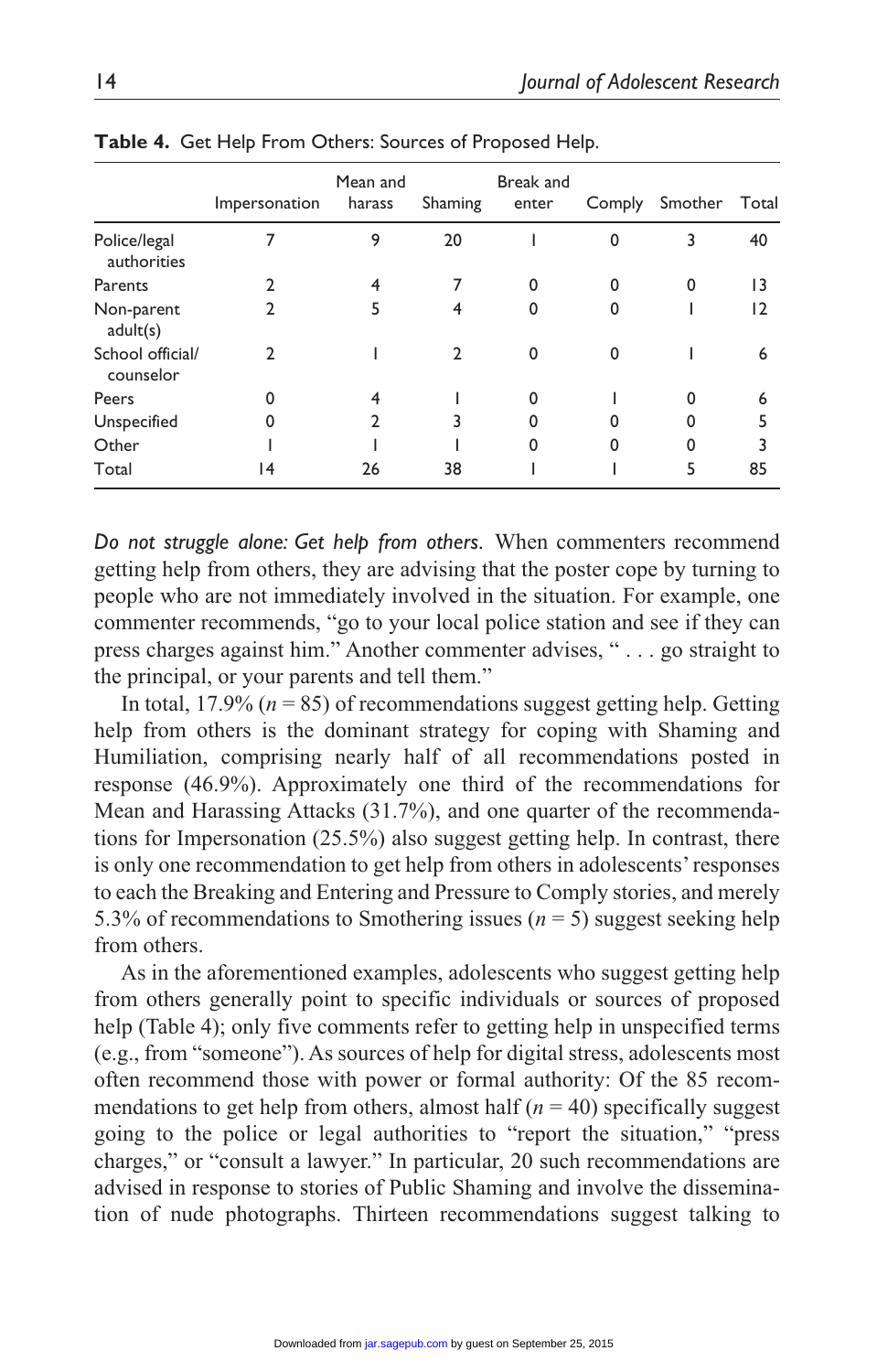parents, and 12 suggest adults who are not parents. School officials  $(n = 6)$ and peers  $(n = 6)$  are both less common. The Other category includes miscellaneous sources of help, such as the perpetrator's parents or a witness.

Recommendations to get help from others refer overwhelmingly to instrumental support. That is, getting help is suggested so that other people can get involved to take specific actions to change or improve the situation for the poster, such as tracking down the source of an issue (e.g. "i wudd ghett dha police involved so they can track down dha ristricted number"), enforcing consequences (e.g., "Tell. The. Police. From personal experience a good police officer will do anything he can to get justice for you—it happened for me!"), or ensuring personal safety ("you sould go to police and do you fell scared of him like he's gonna hurt you cause if you do you have the right to say something"). Only one comment suggests seeking help from others for the purpose of getting emotional and/or psychological support: "Talk to your friends, family, people who care about you. Let them tell you just how much they love you, let it erase the things the bullies said."

*Talk it out: Communicate directly.* Recommendations to Communicate advocate direct dialogue with the person or people involved in the situation. The suggestion to communicate directly comprises 21.3% of total recommendations, and communication is the most commonly advised strategy for Breaking and Entering (39.7% of recommendations for Breaking and Entering stories). Although communication is not the most common coping strategy for any of the other five stressors, it is suggested in between 13.3% and 23.5% of their respective comments.

Across the 101 recommendations that advise direct communication, it is most often for one of three purposes: to confront the other person and/or to lay down the law  $(n = 48)$ , to express personal feelings  $(n = 23)$ , or to get clarification or understanding of the other person's perspective  $(n = 15;$  Table 5). For example, "tell your friend to knock it off" and "call him out" are both instances in which communication is recommended for confrontation. "Try talking to him and tell him how you feel," is an example of communication to express personal feelings; "ask the person why he or she did so" advises communication for clarification. Less often suggested purposes of communication include retaliation, giving assurance, and apologizing.

*Just call it quits: Cut ties.* Commenters who suggest cutting ties advise terminating communication or contact with the people involved in the situation. In total, 20.0% of the recommendations suggest cutting ties. Cutting ties is the most common strategy recommended for Smothering (47.9%) and is a close second for Breaking and Entering (36.2%; after communication, 39.7%), also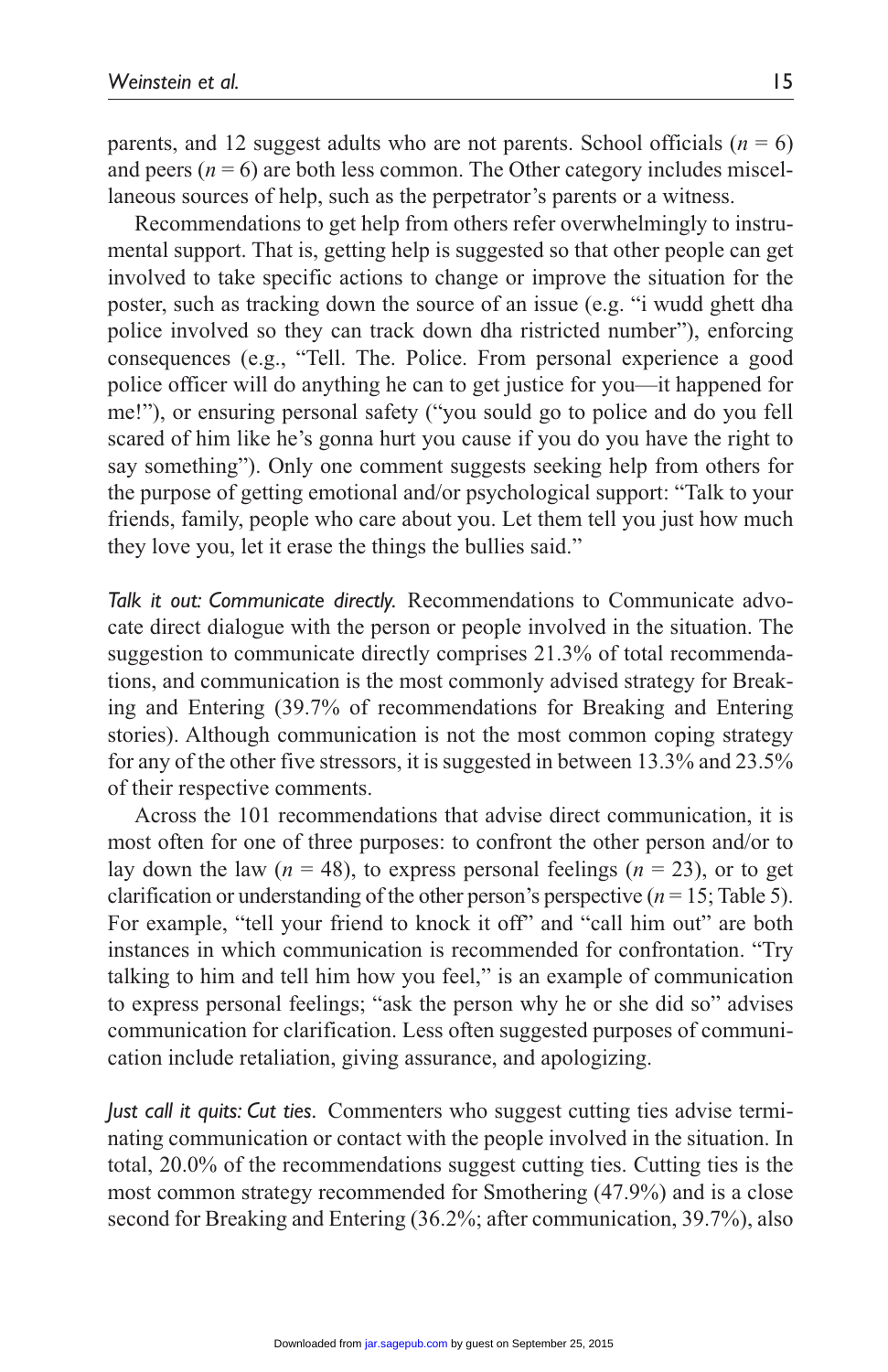|                         | Impersonation | Mean and<br>harass | Shaming | Break and<br>enter |    | Comply Smother Total |     |
|-------------------------|---------------|--------------------|---------|--------------------|----|----------------------|-----|
| Confront                | 4             | 6                  | 15      | 8                  |    | Н                    | 48  |
| <b>Express feelings</b> |               |                    |         |                    |    | 5                    | 23  |
| Get information         |               |                    |         |                    |    |                      | 15  |
| Other                   | 4             |                    | 2       | 0                  | 0  | 4                    | 15  |
| Total                   | ۱0            | 14                 | 19      | 23                 | 14 | 7 I                  | 101 |

**Table 5.** Reasons for Communication.

a Type 2 stressor. The strategy is less commonly advised for Impersonation (5.5%), Mean and Harassing Attacks (6.1%), Public Shaming (4.9%), and Pressure to Comply (16.2%) issues.

The vast majority—94.7% of recommendations that suggest Cutting Ties—are for posts about digital stressors that transpire in romantic contexts, and the recommendation generally takes the form of advocating a break-up. For example, in cases of Smothering, commenters who suggest cutting ties (instead of more reconciliatory approaches, such as communication) link their recommendations to a concern that the behavior may escalate from too much digital communication to more dangerous or abusive behavior, and should therefore be preemptively terminated. ("this is gonna get worsee . . . just dump him hun he's gonna get worse, i kno it.") For commenters who recommend cutting ties for Breaking and Entering (again, instead of suggesting approaches that allow continuation of the relationship), it is either because Breaking and Entering is seen as a signal that the relationship is fundamentally flawed, or because something discovered in the process of Breaking and Entering is unforgivable (e.g., discovering evidence of infidelity). In the latter cases, cutting ties is not actually a response to the issue of Breaking and Entering, but instead to the stress of the information uncovered.

*Let it go: Ignore or avoid the situation.* Comments advising that the poster just simply ignore, avoid, or try not to worry, (e.g., "just forget about the situation, don't worry about what people say about you") comprise 23.4% of total recommendations. This category also includes recommendations that discourage any engagement in behavior related to the digital stressor. It is the most common recommendation in response to stories about feeling Pressure to Comply  $(n = 59, 56.2\%)$ . For instance, in response to a poster who feels Pressure to Comply with requests for nude photographs from a boyfriend she cares about, a commenter advises, "just don't send the pics!" In fact, the sole advice offered in 52 of these comments is to not send photographs or give out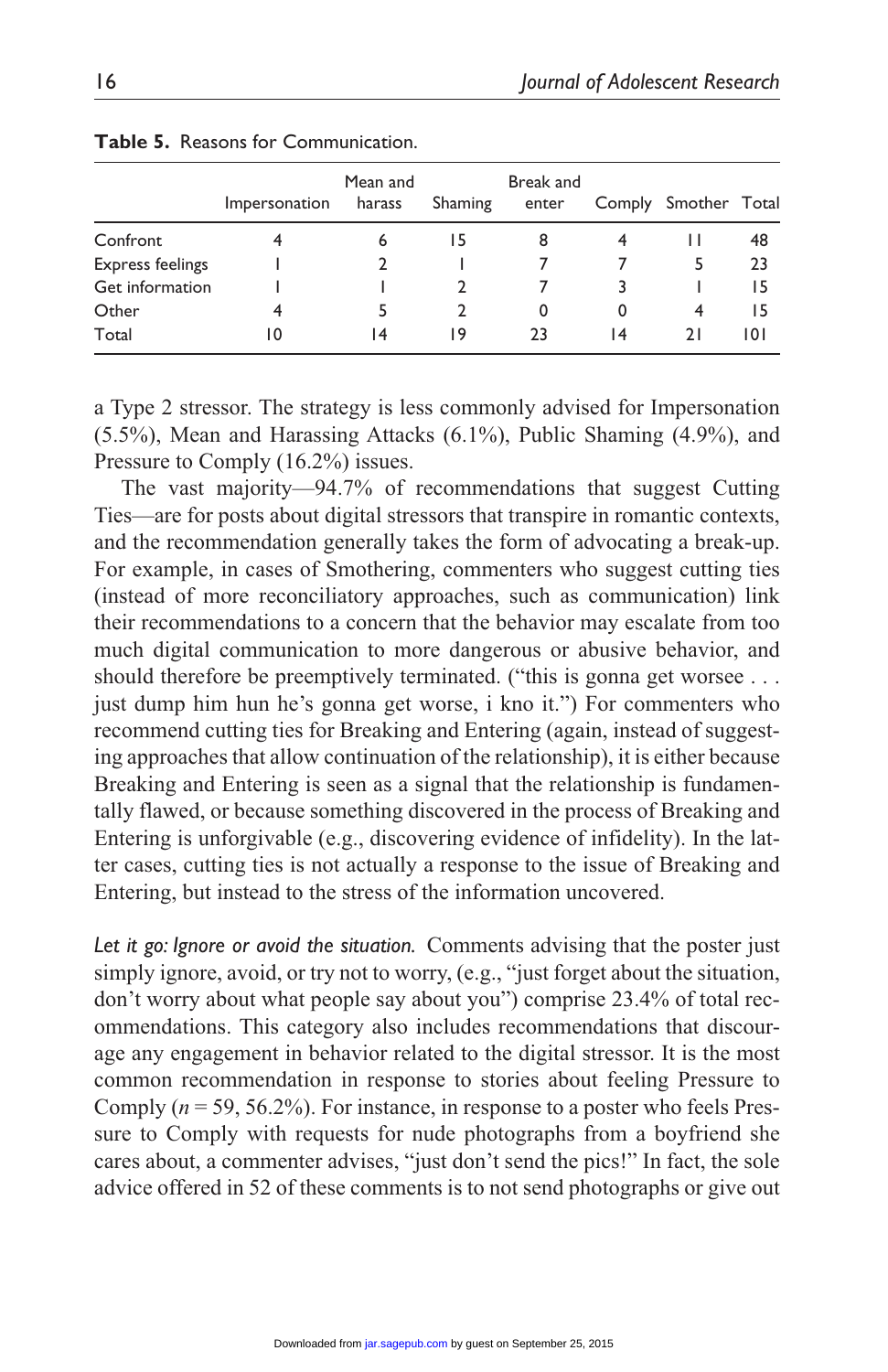passwords. Ignoring or avoiding the situation is the second most common recommendation for managing Mean and Harassing Attacks (28.0%; after getting help from others, 31.7%). Approximately half of the comments that propose ignoring mean messages ( $n = 12$ ; 52.2%) do not include any additional advice or strategies. For example, "Ignore it. Don't let that get you down. They are just sick people." Others suggest ignoring as one of the available strategies, for example, "welll, just ignore the msgs yes they're hurtful but what else can you do? Or you can confront the person who sent them." Several commenters (12.3%) also advise ignoring situations of Public Shaming, explicitly suggesting that there are no other options once it has occurred: "all you can do is forget about the situation."

*Utilize digital solutions.* Digital solutions, while less common than the four other, relationally oriented strategies, comprise 7.2% (*n* = 34) of the recommendations. In these recommendations, the commenter suggests that the poster deal with digital stressors within the context of the digital world, by implementing or utilizing relation management tools accessible through digital technologies. Digital solutions are the most common recommendation in response to Impersonation stories. The proposed digital solutions for Impersonation include straightforward actions, such as reporting content ("report it first as a fake profile!"), unfriending, blocking, changing passwords, making new personal accounts, or staying off of a particular platform. Commenters also propose more elaborate and creative digital solutions, such as one commenter who writes, "Take all your pictures down basically or edit them in a way that people know that it [is] you."

For managing Mean and Harassing messages, blocking the harasser, reporting content, and modifying accounts so as to be less reachable (e.g, changing username, phone number) are proposed digital solutions. For Public Shaming, digital solutions are offered specifically in response to issues related to the dissemination of nude photographs and suggest deleting pictures and/or reporting content as inappropriate to the site. To cope with Breaking and Entering, commenters suggest changing or modifying passwords to make accounts harder to access, deleting content so that others cannot read it later, reporting content if Breaking and Entering uncovers inappropriate content, and even—in one case of a boyfriend who looks through the poster's phone and gets angry if he sees any communication with males—changing male friends' names to female versions to avoid raising suspicions. In the two cases of Smothering comments, digital solutions are recommended purely to cut off further communication, by either changing personal contact information (e.g., phone numbers) or blocking others.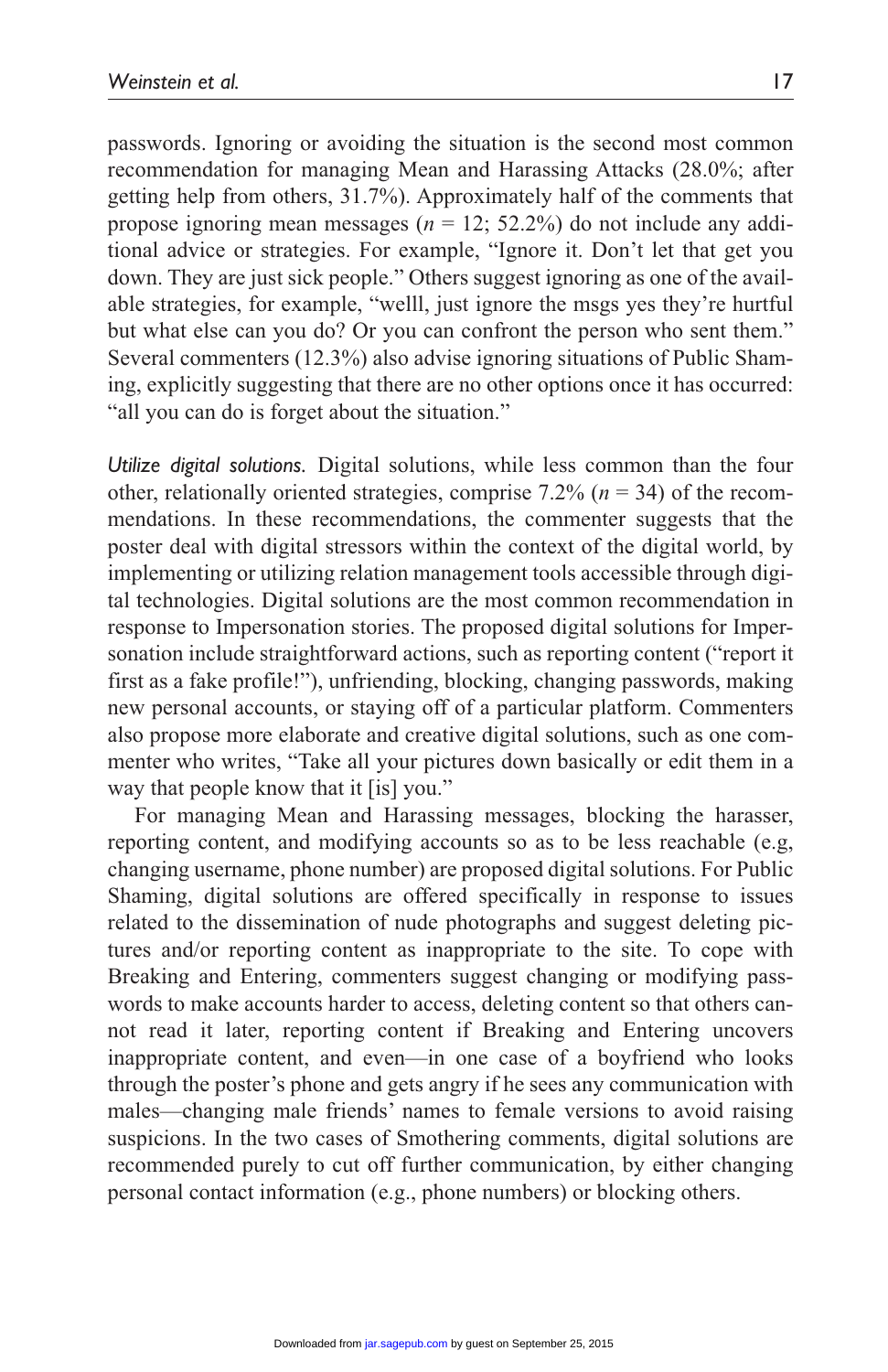|                  | Type $1 (n = 218)$ | Type 2 $(n = 257)$ | Total ( $n = 475$ ) |
|------------------|--------------------|--------------------|---------------------|
| Help from others | 78 (35.8%)***      | 7(2.7%)            | 85 (17.9%)          |
| Communicate      | 43 (19.7%)         | 58 (22.6%)         | 101(21.3%)          |
| Cut ties         | 12(5.5%)           | 83 (32.3%)***      | 95 (20%)            |
| Ignore           | 39 (17.9%)         | 72 (28.0%)         | 111(23.4%)          |
| Digital tools    | 27 (12.4%)**       | 7(2.7%)            | 34 (7.2%)           |
| Other            | 19 (8.7%)          | 30 (11.6%)         | 49 (10.3%)          |

**Table 6.** Recommendation Counts and Percentages, By Stressor Type.

\**p* = .05. \*\**p* = .01. \*\*\**p* ≤ .00.

*Other.* The "other" category encompasses 10.3% of total recommendations that are not appropriately captured by the five strategies described above. These comments account for between 7.3% and 12.7% of recommendations for each stressor. Examples in this category include a comment that suggests introspection (e.g., "maybe you need to take some time and figure out why you're responding to this rude, vulgar, disgusting man's messages"); a comment that proposes learning from the mistake ("my advice for you both is in the future think before you do something that can possibly back fire into something bigger then whats expected."); and a comment to a poster who feels torn about letting her boyfriend browse through her phone that recommends that the couple give each other, "a chance to check things out."

## *Type 1 Versus Type 2: Comparing Recommendations*

As previously described, the six stressors (Table 1 and Figure 1) represent two distinct types of digital stress. Impersonation, Mean and Harassing Personal Attacks, and Public Shaming and Humiliation are all products of hostile motivations moving into the digital context and constitute Type 1 stress. Stress that stems from others Breaking and Entering into private accounts and devices, feeling Pressure to Comply with requests to grant access and share intimate photographs, and feeling Smothered by the quantity of communication from close others are instead related to the challenge of navigating intimacy in a digital world, Type 2 digital stress.

Considering the stressors in these subgroupings, there are significant differences in the prevalence of recommendations (Table 6). Getting help from others is recommended with significantly higher frequency for Type 1 issues than for Type 2 issues ( $p < .001$ ). Indeed, getting help from others is the most common recommendation for managing Type 1 stress (27.1%), while lesser than 3% of recommendations in response to Type 2 stress suggest getting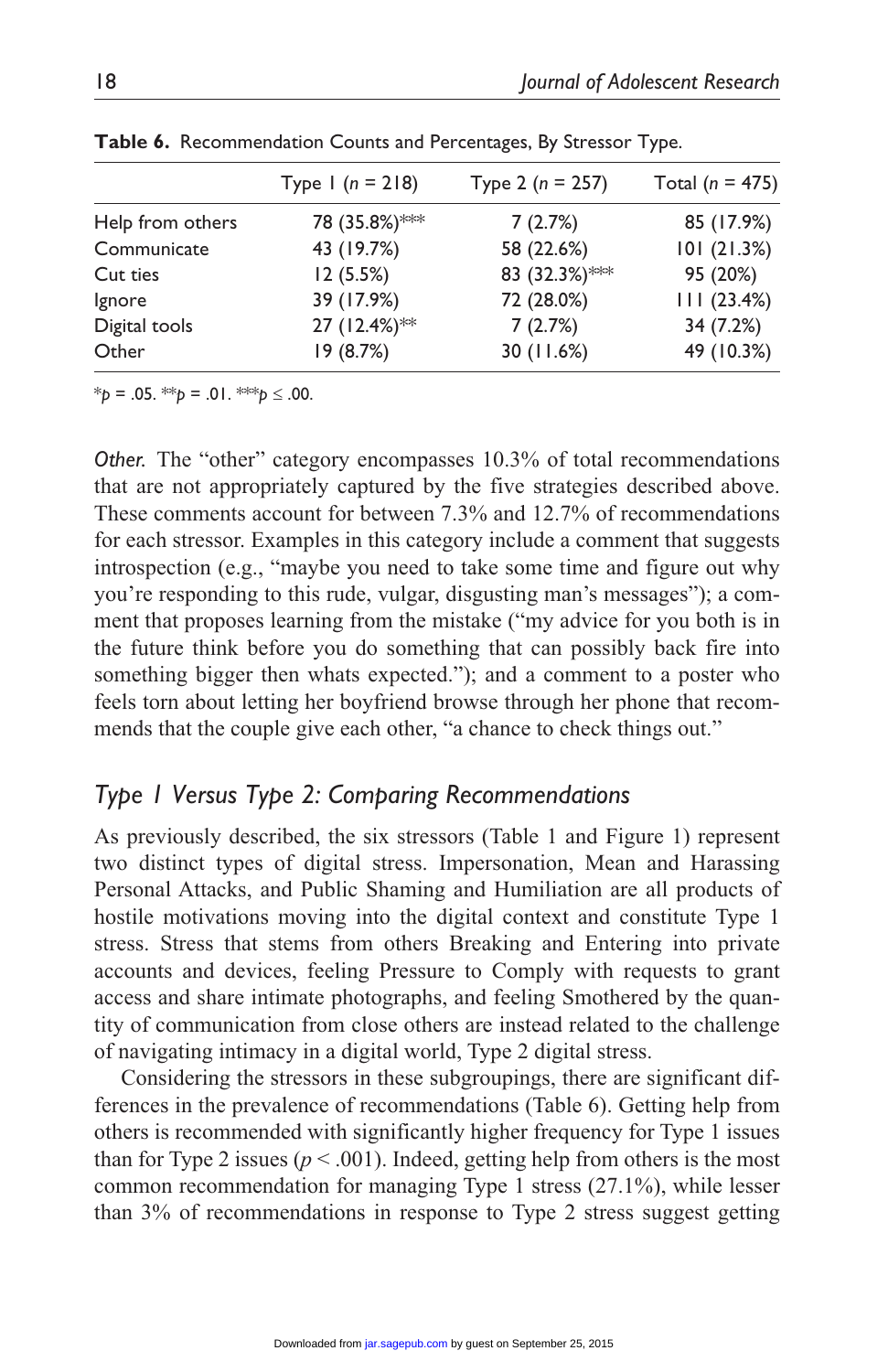help. Recommendations to utilize digital solutions are also more common in Type 1 versus Type 2 cases ( $p = .01$ ). On the other hand, peers are significantly more likely to recommend permanently cutting ties for Type 2 cases  $(p < .001)$ .

Overall, communication is recommended with similar frequencies for both Type 1 and Type 2 issues: 19.7% of Type 1 recommendations and 22.6% of Type 2 advocate direct communication. Yet, the purpose of the proposed communication differs (Table 5). For Type 1 cases, communication is most often recommended in order to confront the other person, rarely to express personal feelings or to get more information. For Type 2 cases, although confrontation is also common, so too is communication to express personal feelings or to get more information or understanding.

## **Discussion**

Adolescent commenters on the *A Thin Line* platform propose five main strategies for peers to utilize in the management of stressful socio-digital experiences. They suggest posters can seek outside help from others; handle the situation directly by communicating with the person involved; cut ties and terminate the relationship with the person who is causing them distress; try to ignore or avoid further engagement in the situation; or utilize digital solutions such as blocking or de-friending. Although these courses of action highlight a constellation of viable strategies, the frequency with which they are proposed varies for the different digital concerns posted. That is, there is a differentiation of recommendations offered depending on the socio-digital stressor at hand.

Immediately notable is the distinction between the most common recommendations for Type 1 (hostility-oriented) issues versus Type 2 issues (transpiring in the context of close relationships). In Type 1 situations, the stressors (Public Shaming, Mean and Harassing Messages, Impersonation) comprise digital attacks, often from a former-friend, an ex-significant other, or an enemy. The most common recommendation for coping with these issues is to Seek Help from others, especially adults and/or authority figures. Type 2 stressors reflect stress that transpires as youth navigate close relationships in a digital ecology: Breaking and Entering to access private information; Smothering quantities of digital communication; and the Pressure to Comply, particularly with requests for nude photographs ostensibly sought in the spirit of intimacy. In contrast to Type 1 recommendations, Seeking Help from others is the least common recommendation offered for Type 2 issues. Similarly, the most common recommendation for Type 2, Cut Ties, is also the least common recommendation for Type 1.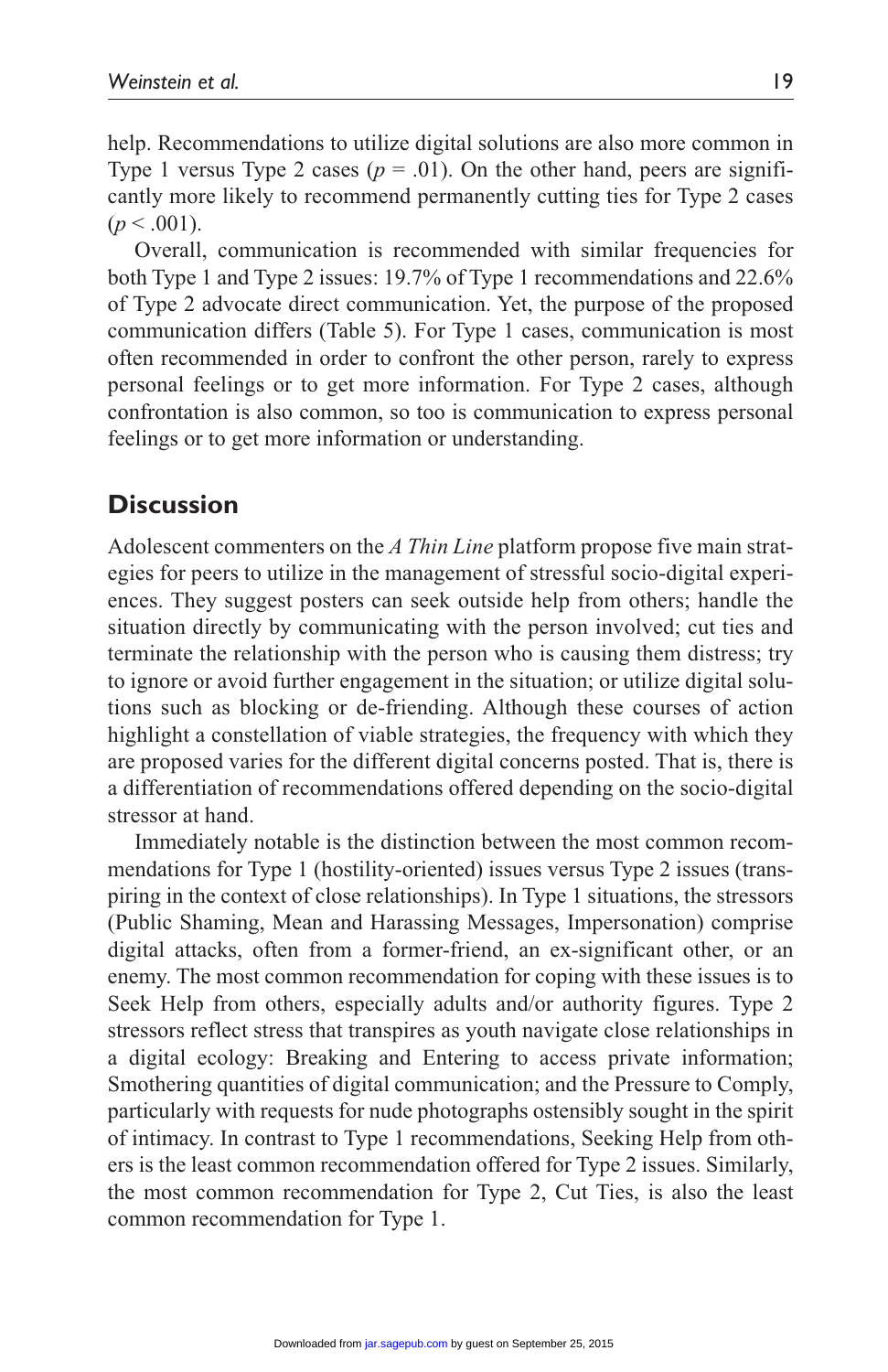The discrepancy between the predominant strategy for Type 1 issues to seek outside help from adults, and the preponderance of Type 2 strategies that suggest taking actions either alone or within the confines of the relationship, is interesting to consider in light of theories of adolescent development. In the introduction to this study, we highlighted early theories that posit adolescents' increased desires for autonomy from adults (Erikson, 1968). However, we now know adolescents tend to desire autonomy in issues and decisions related to interpersonal domains (e.g., romantic relationships, friendships) more strongly than in those related to personal or physical security and safety (Collins & Steinberg, 2006; Smetana, 2002). Thus, adolescents may view hostile Type 1 threats as necessitating adult intervention, while they may more strongly prefer private approaches, autonomous from adults, for Type 2 issues.

With respect to the utility of the documented strategies, how do the recommendations advised by peers as ways to cope with socio-digital stress relate to previous research on adaptive coping? Where do they appear to align or misalign? It is important to remember that frameworks such as Lazarus and Folkman's (1984) differentiation between problem-focused versus emotionfocused coping refer primarily to strategies used by individuals for their own stress and coping, whereas our analysis considers coping strategies recommended to individuals by others. Nevertheless, the framework still offers a useful interpretive lens. When recommendations are given, the strategies suggested on *A Thin Line* are predominantly problem-focused (rather than emotion-focused). Although we do not know whether the posters feel sufficiently in control of their situations to apply problem-focused approaches, these strategies reflect what would likely be considered adaptive according to the framework.

For instance, the most common recommendation for dealing with hostility-oriented Type 1 issues—Get Help—might at first glance be thought of as an emotion-focused recommendation for social support. However, a closer look at the recommendations reveals that the advisors predominantly suggest actively seeking instrumental help from adult authority figures who are in a position to take action regarding the problem. Thus, the recommendation to seek help from adults is an active, problem-focused strategy that is likely adaptive in that it links distressed youth to supportive adults. Yet previous investigations underscore teens' preferences for *informal* supports for coping (e.g., Boldero & Fallon, 1995; Offer et al., 1991); and research on youth's online social experiences indicates their reluctance to report cyberbullying to adults (Parris et al., 2012). Adolescents who receive the advice to Get Help from adults may therefore be hesitant or even resistant to implement it. Accordingly, a relevant question for further research is whether, when, and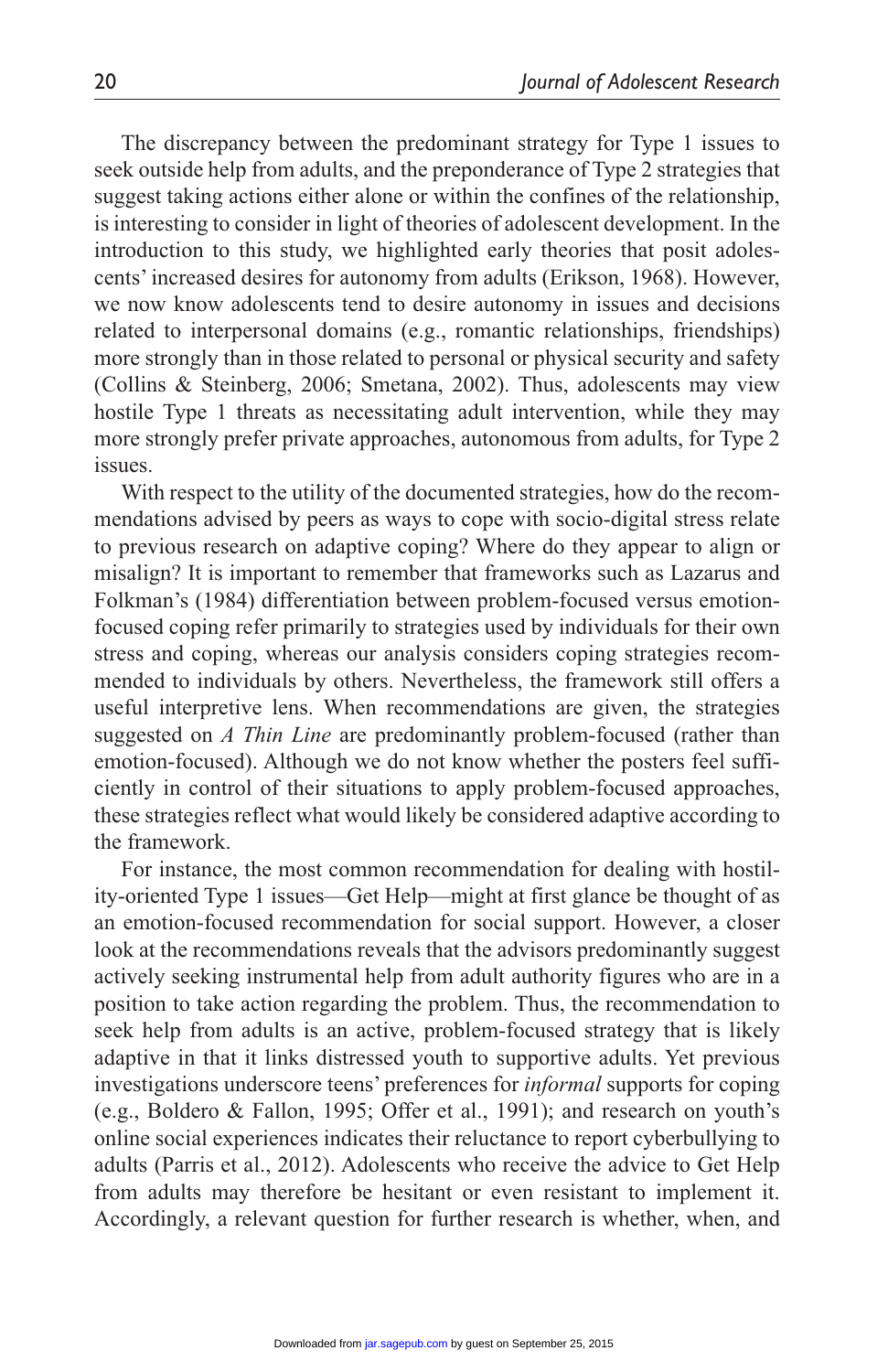from whom adolescents coping with Type 1 digital stress are inclined to seek help.

With respect to Type 2 cases, we also classify the most common recommendation—Cut Ties—as an active, problem-focused approach, as it involves taking action to eliminate future stressful encounters (e.g., "get rid of" a smothering boyfriend). Indeed, Cutting Ties may be adaptive if the relationship in question is harmful or if it is moving in a harmful direction. However, as the stress related to Type 2 issues is often connected to the poster's desire to maintain the relationship, the recommendation may be interpreted as off base or extreme. For example, Feeling Smothered occurs when the quantity of digital communication from close others becomes overwhelming, even though it is generally well-intended. The Pressure to Comply with requests for nude photos is often challenging because of the desire to impress and connect with the requester. And, Breaking and Entering transpires because curiosity and the quest for intimacy lead to violations of digital privacy. The suggestion to end the relationship would ostensibly stop the stress in each of these cases. However, if it is the poster's goal is to reduce the stressor while preserving—and even enhancing—the relationship, then active, Direct Communication is likely a more beneficial problem-focused strategy (Nieder & Seiffge-Krenke, 2001).

The recommendation to Ignore the situation is the most common suggestion overall, and is advised for both Type 1 and Type 2 situations. Ignoring is cited by teens in previous studies as a preferable and practical way to cope with interpersonal issues such as cyberbullying (e.g., Hoff & Mitchell, 2009; Livingstone et al., 2011). Yet, Ignoring is an emotion-focused strategy, rather than a problem-focused strategy (Folkman, 2008). Moreover, ignoring a stressful experience can be quite difficult in practice (Hoff & Mitchell, 2009), and even if achievable, may be detrimental to the individual's well-being (Lodge & Frydenberg, 2007). In other words, Ignoring the situation is a recommendation that may initially be considered viable to posters and recommenders, but which may prove difficult in practice for youth and less adaptive in the eyes of practitioners and researchers.

In applying previous frameworks and research on offline coping to the online peer recommendations for managing digital stress, one could interpret proposed approaches to Get Help, Communicate, Cut Ties, and Utilize Digital Solutions as adaptive in that they constitute problem-focused strategies. However, considering these strategies (particularly the recommendations to Get Help and to Cut Ties) in the context of Type 1 and Type 2 digital stressors, it is less clear whether they are approaches that teen recipients of the advice will consider appropriate and feasible. In contrast, Ignoring the situation may be interpreted as feasible advice to recipients and senders alike, but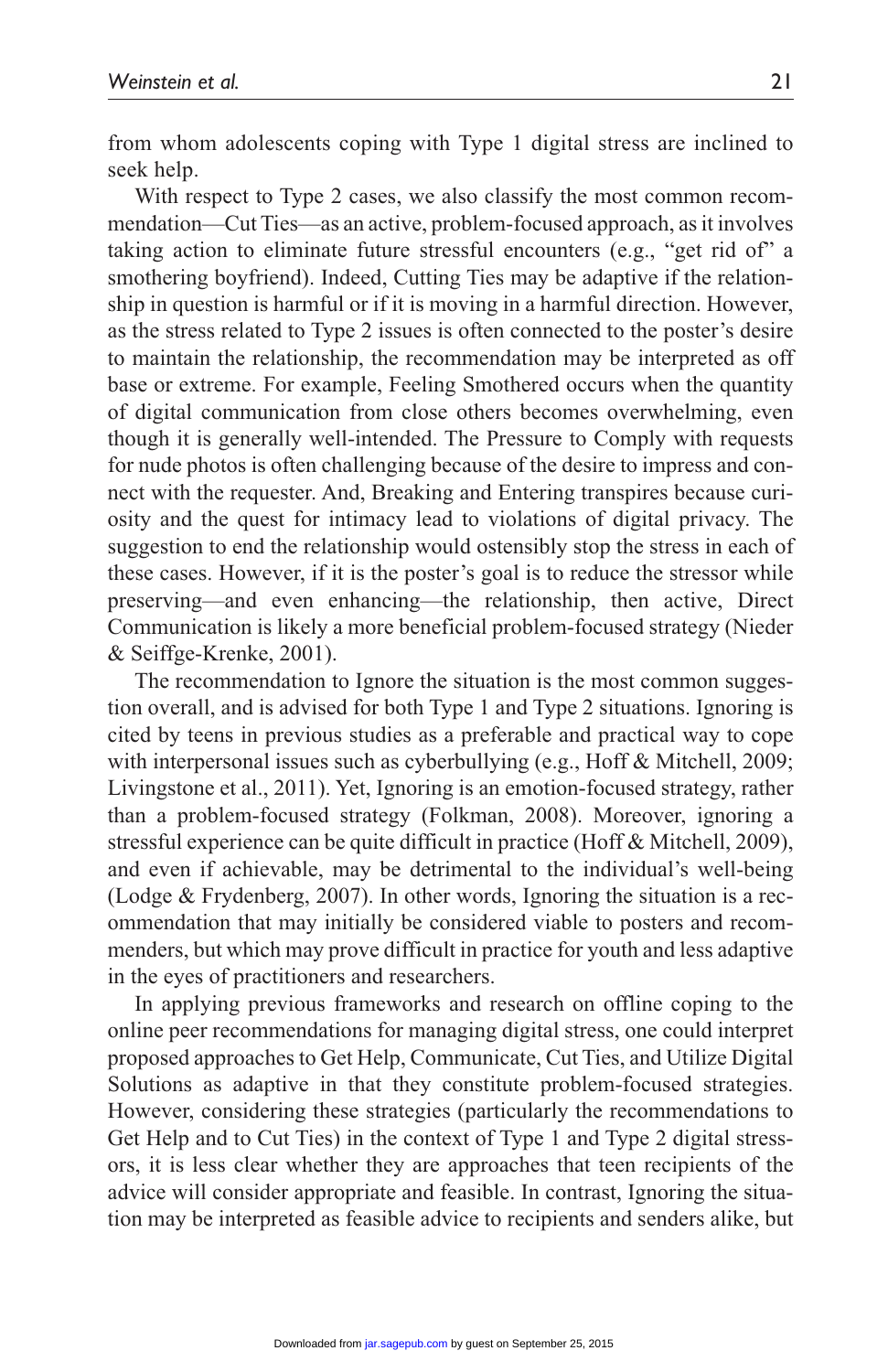may be less adaptive. Our analysis therefore raises questions for future research about how recipients of online advice interpret and apply the suggestions they receive; to what degree are the recommendations robust and relevant to the situation? Which coping strategies reliably produce adaptive outcomes for adolescents coping with digital stress and, also of importance, which strategies do youth perceive as realistic and doable when they are in the midst of digital stress situations?

Notably, the recommendations in online forums such as *A Thin Line* are also exchanged in contexts characterized by anonymity, asynchronicity, and limited word space. Disclosing personal struggles in these online forums may be easier than sharing sensitive information about oneself with offline peers (Suler, 2004). However, we do not yet know how thoughtful the commenters are when delivering their recommendations in response. We still require systematic research on the comparative value of advice from faceless advisors who have less contextual information and likely less investment in their peers' well-being than offline friends.

### *Limitations*

The current study presents a depiction of adolescents' recommendations for coping with digital stress, as portrayed on an authentic online platform. However, the study has methodological constraints, as well as limitations related to the generalizability of findings. The dearth of contextual information about commenters precludes a more nuanced exploration of important variations, for example by age or gender. The generalizability is also limited due to biases of self-selection, as certain types of youth are likely to post or comment on postings. The screening of potentially hostile comments by MTV, while socially responsible, is a limitation of the study in terms of assessing online communities. Relatedly, although the study's methods are likely applicable to other digital forums, we cannot conclude that the findings apply to other online communities with differing practices and norms. Finally, the focus on advice for coping is itself a limitation, as we cannot claim that recommendations about how to cope are definitively representative of how the youth actually cope.

### **Conclusion**

Returning to the notion that the current study is an investigation of a "doubly digital" phenomenon, first, it is digital insofar as it relates to the ways in which new media technologies contribute to social stress with which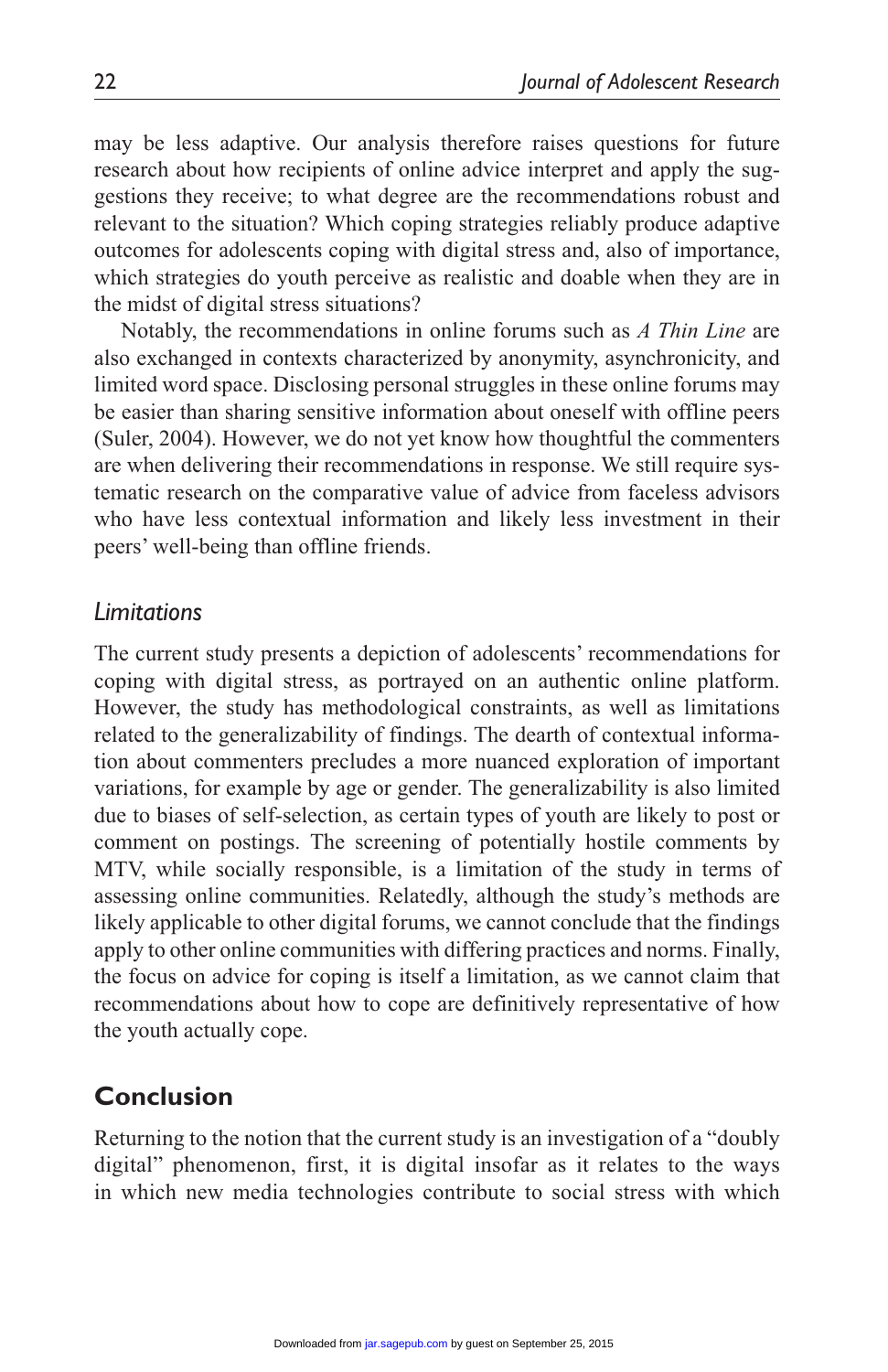contemporary adolescents must cope. As technology becomes both more mobile and increasingly available to youth, adolescents' access to digital life—and therefore the potential for socio-digital stress—increases dramatically. Supporting youth in these types of experiences will require exploring, documenting, and more deeply understanding relevant coping strategies. We therefore clearly require more research to delineate the coping strategies adolescents can use, their perceived feasibility, and their adaptive value.

As an analysis of peer recommendations exchanged in the context of an anonymous online forum, it is therefore also an analysis of advice that is exchanged digitally. In this vein, our findings raise questions about how digital forums fit into youths' support seeking: Do adolescents turn only to anonymous digital communities, or are these platforms but one component in a fast moving evolution of access to a variety of networks and resources? How valuable do youth find the experience of sharing stressful experiences and receiving peer support in the digital context? We realize that beyond the utility of the specific recommendations exchanged online, there may also be value for youth in the opportunity online forums provide to express problems, read stories from others with similar struggles, and receive responses from well-intentioned, engaged peer listeners. This, too, merits further consideration as researchers, practitioners, and parents continue to explore contemporary youth's social experiences. New media continue to pervade and shape daily life, and adolescents should not be left to navigate these seas alone.

### **Acknowledgments**

The authors acknowledge the advice and support of Harvard Graduate School of Education faculty member Terry Tivnan. The authors are also grateful to Viacom/ MTV for providing the opportunity to analyze the data set used in the current study, and to the editors and reviewers at *Journal of Adolescent Research* for the high quality feedback on earlier drafts of this manuscript.

### **Declaration of Conflicting Interests**

The author(s) declared no potential conflicts of interest with respect to the research, authorship, and/or publication of this article.

### **Funding**

The author(s) disclosed receipt of the following financial support for the research, authorship, and/or publication of this article: This research was supported, in part, by a fellowship awarded to the first author through the Harvard Graduate School of Education Dean's Office.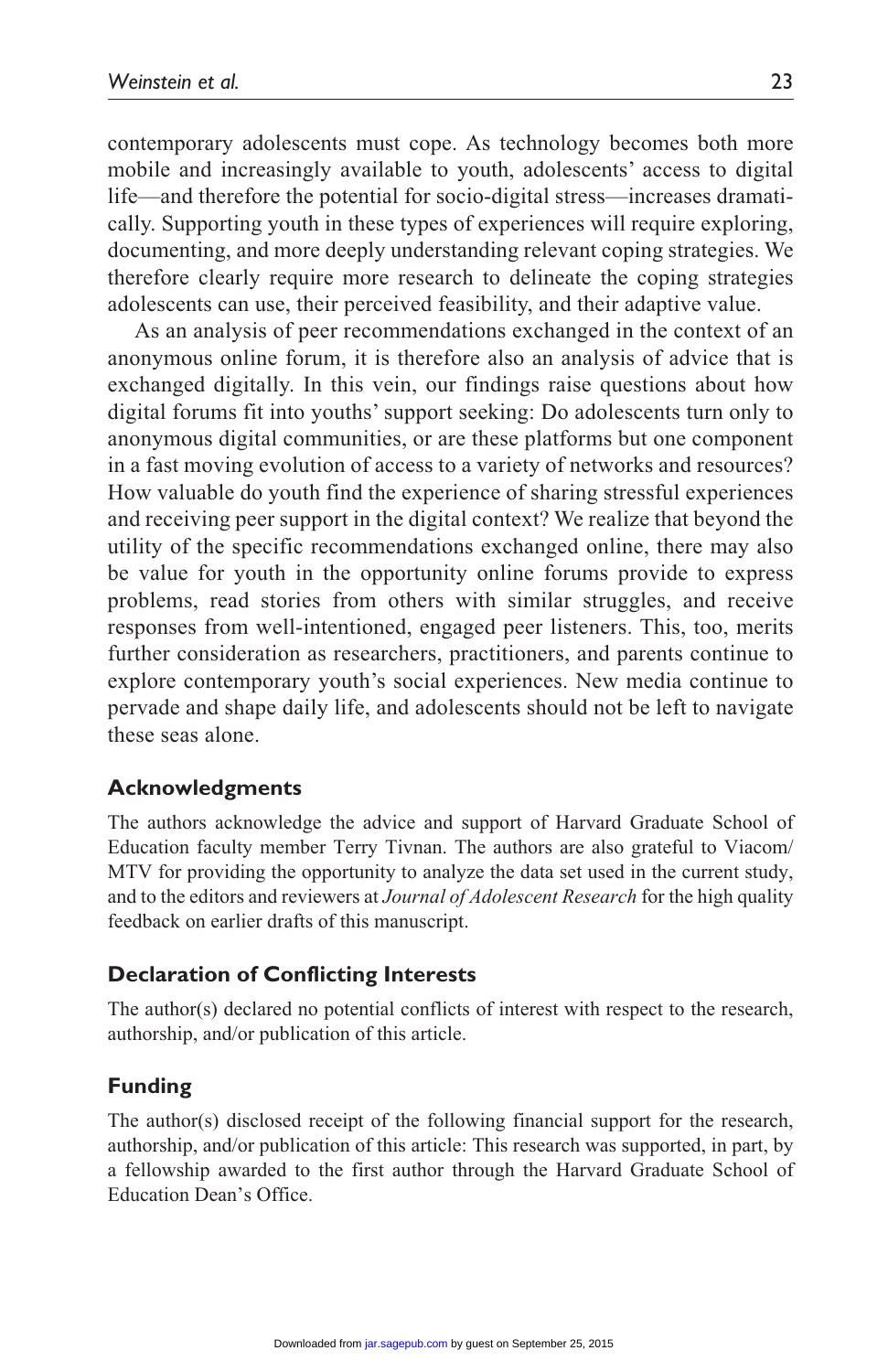### **Notes**

- 1. A third-party moderator monitors the site for comments deemed to perpetuate bullying, threaten harm, break the law, or be sexually explicit or otherwise considered offensive. Approximately 15% of comments are removed during a prescreening process. These comments are not posted to the site and we did not have access to them in our analysis.
- 2. We additionally tested for statistical significance between the total number of comments for the stress type groupings (i.e., Type 1 vs. Type 2), which are also not statistically significant,  $F(1, 178) = 2.49$ ,  $p = .12$ .

### **References**

- AThinLine.org. (2014). *About A Thin Line*. Retrieved from [http://www.athinline.org/](http://www.athinline.org/about) [about](http://www.athinline.org/about)
- Barker, L. A., & Adelman, H. S. (1994). Mental health and help-seeking among ethnic minority adolescents. *Journal of Adolescence*, *17*, 251-263.
- Boldero, J., & Fallon, B. (1995). Adolescent help-seeking: What do they get help for and from whom? *Journal of Adolescence*, *18*, 193-209.
- Boyd, D. (2007). Why youth (heart) social network sites: The role of networked publics in teenage social life. In D. Buckingham (Ed.), *MacArthur youth, identity, and digital media volume* (pp. 119-142). Cambridge, MA: MIT Press.
- Brown, B. B. (2004). Adolescents' relationships with peers. *Handbook of Adolescent Psychology*, *2*, 363-394.
- Collins, W. A., & Steinberg, L. (2006). Adolescent development in interpersonal context. In W. Damon & R. Lerner (Series Eds.) and N. Eisenberg (Vol. Ed.), *The Handbook of child psychology, vol 3: Social, emotional, and personality development* (6th ed., pp. 1003-1067). Hoboken, NJ: John Wiley & Sons.
- Compas, B. E., Malcarne, V. L., & Fondacaro, K. M. (1988). Coping with stressful events in older children and young adolescents. *Journal of Consulting and Clinical Psychology*, *56*, 405-411.
- Davis, K. (2013). Young people's digital lives: The impact of interpersonal relationships and digital media use on adolescents' sense of identity. *Computers in Human Behavior*, *29*, 2281-2293.
- Davis, K., Randall, D. P., Ambrose, A., & Orand, M. (2015). "I was bullied too": Stories of bullying and coping in an online community. *Information, Communication & Society*, *18*, 357-375.
- Erikson, E. H. (1968). *Identity: Youth and crisis* (No. 7). New York, NY: W.W. Norton.
- Folkman, S. (2008). The case for positive emotions in the stress process. *Anxiety, Stress, & Coping*, *21*, 3-14.
- Furman, W., & Shaffer, L. (2003). The role of romantic relationships in adolescent development. In P. Florsheim (Ed.), *Adolescent romantic relations and sexual behavior: Theory, research, and practical implications* (pp. 3-22). Mahwah, NJ: Lawrence Erlbaum Associates.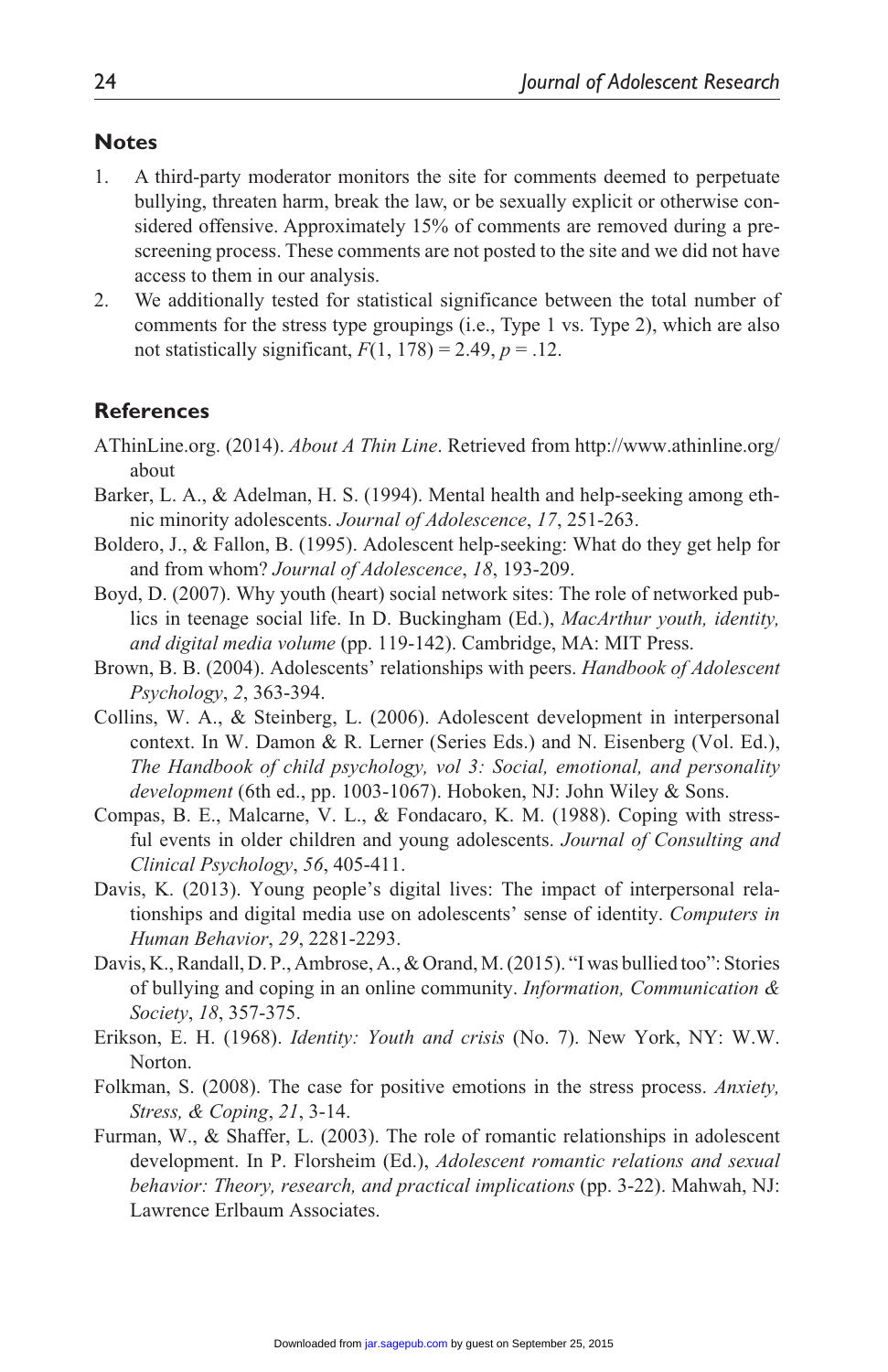- Gould, M. S., Munfakh, J. L. H., Lubell, K., Kleinman, M., & Parker, S. (2002). Seeking help from the internet during adolescence. *Journal of the American Academy of Child & Adolescent Psychiatry*, *41*, 1182-1189.
- Hoff, D. L., & Mitchell, S. N. (2009). Cyberbullying: Causes, effects, and remedies. *Journal of Educational Administration*, *47*, 652-665.
- Hsieh, H. F., & Shannon, S. E. (2005). Three approaches to qualitative content analysis. *Qualitative Health Research*, *15*(9), 1277-1288.
- Juvonen, J., & Gross, E. F. (2008). Extending the school grounds?—Bullying experiences in cyberspace. *Journal of School Health*, *78*, 496-505.
- Kahne, J., Middaugh, E., & Allen, D. (2014). Youth, new media, and the rise of participatory politics. *Youth, New Media and Citizenship*. Retrieved from [http://ypp.](http://ypp.dmlcentral.net/publications/203) [dmlcentral.net/publications/203](http://ypp.dmlcentral.net/publications/203)
- Larson, R., & Richards, M. H. (1991). Daily companionship in late childhood and early adolescence: Changing developmental contexts. *Child Development*, *62*, 284-300.
- Lazarus, R. S. (1999). *Stress and emotion: A new synthesis*. New York, NY: Springer.
- Lazarus, R. S., & Folkman, S. (1984). *Stress, appraisal, and coping*. New York, NY: Springer.
- Lenhart, A. (2012). *Teens, smartphones & texting* (Pew Internet & American Life Project). Washington, DC: Pew Research Center.
- Levy, N., Cortesi, S., Gasser, U., Crowley, E., Beaton, M., Casey, J., & Nolan, C. (2012). *Bullying in a networked era: A literature review* (No. 2012–17). Cambridge, MA: Berkman Center Research Publication.
- Lewin, T. (2010, January 20). If your kids are awake, they're probably online. *The New York Times*, p. 20.
- Livingstone, S., Haddon, L., Görzig, A., & Ólafsson, K. (2011). *Risks and safety on the Internet: The perspective of European children—Full findings* (London School of Economics and Political Science). London, England: EU Kids Online.
- Lodge, J., & Frydenberg, E. (2007). Cyber-bullying in Australian schools: Profiles of adolescent coping and insights. *Australian Educational and Developmental Psychologist*, *24*, 45-58.
- Madden, M., Lenhart, A., Duggan, M., Cortesi, S., & Gasser, U. (2013). *Teens and technology*. Washington, DC: Pew Research Center.
- Mahady Wilton, M. M., Craig, W. M., & Pepler, D. J. (2000). Emotional regulation and display in classroom victims of bullying: Characteristic expressions of affect, coping styles and relevant contextual factors. *Social Development*, *9*, 226-245.
- Marwick, A., & Boyd, D. (2011, September). The drama! Teen conflict, gossip, and bullying in networked publics. In *A decade in Internet time: Symposium on the dynamics of the Internet and society*. Retrieved from [http://papers.ssrn.com/sol3/](http://papers.ssrn.com/sol3/papers.cfm?abstract_id=1926349) [papers.cfm?abstract\\_id=1926349](http://papers.ssrn.com/sol3/papers.cfm?abstract_id=1926349)
- McGuckin, C., Perren, S., Corcoran, L., Cowie, H., Dehue, F., Ševčíková, A., . . . Völlink, T. (2013). Coping with cyberbullying: How can we prevent cyberbullying and how victims can cope with it. In P. Smith & G. Steffgen (Eds.), *Cyberbullying through the new media: Findings from an international network* (pp. 121-135). New York, NY: Psychology Press.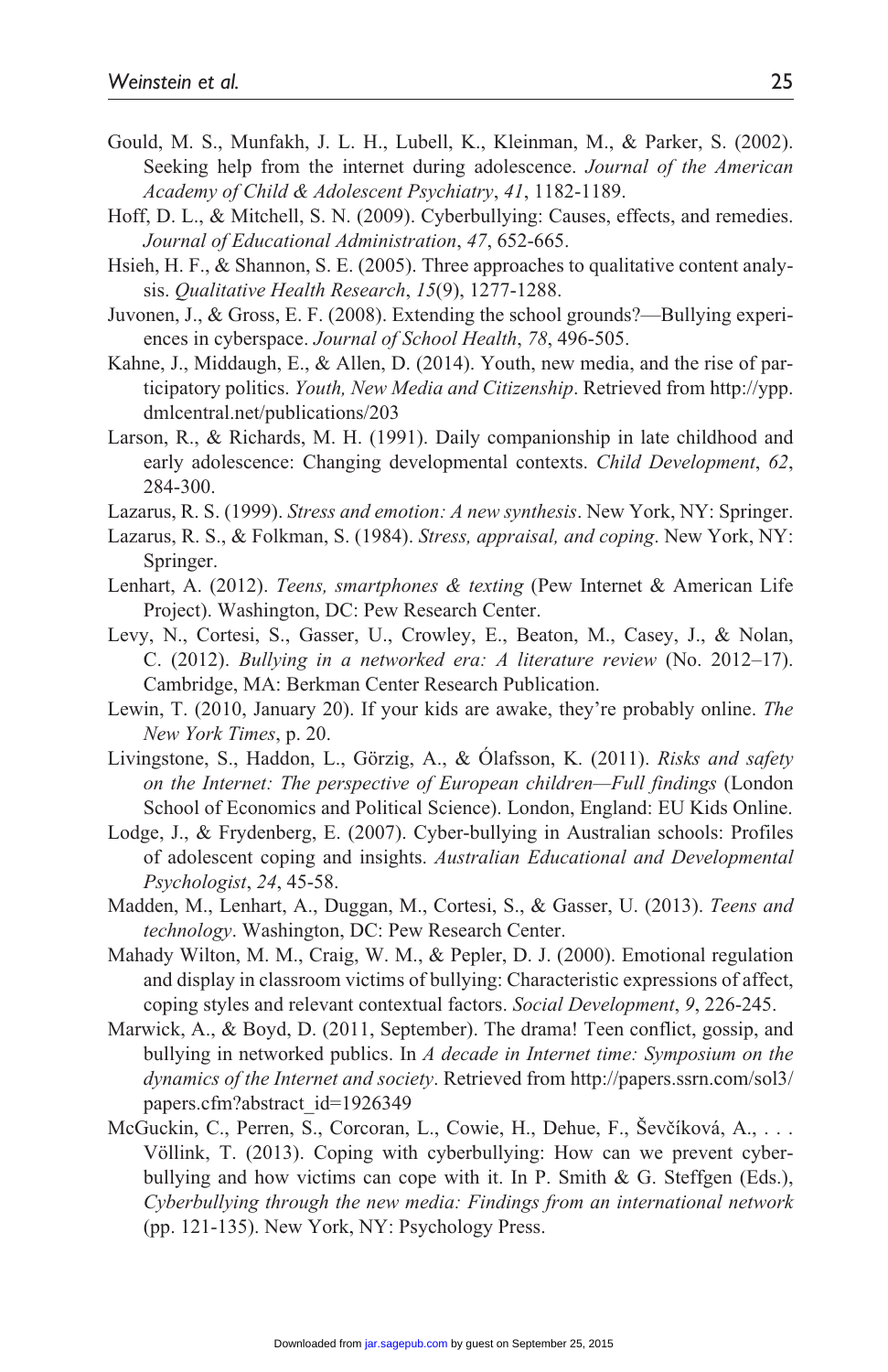- Molidor, C., & Tolman, R. M. (1998). Gender and contextual factors in adolescent dating violence. *Violence Against Women*, *4*, 180-194.
- Nieder, T., & Seiffge-Krenke, I. N. G. E. (2001). Coping with stress in different phases of romantic development. *Journal of Adolescence*, *24*, 297-311.
- Nimrod, G. (2010). Seniors' online communities: A quantitative content analysis. *The Gerontologist*, *50*, 382-392.
- Offer, D., Howard, K. I., Schonert, K. A., & Ostrov, E. (1991). To whom do adolescents turn for help? Differences between disturbed and nondisturbed adolescents. *Journal of the American Academy of Child & Adolescent Psychiatry*, *30*, 623-630.
- Parris, L., Varjas, K., Meyers, J., & Cutts, H. (2012). High school students' perceptions of coping with cyberbullying. *Youth & Society*, *44*, 284-306.
- Perren, S., Dooley, J., Shaw, T., & Cross, D. (2010). Bullying in school and cyberspace: Associations with depressive symptoms in Swiss and Australian adolescents. *Child and Adolescent Psychiatry and Mental Health*, *4*, Article 28.
- Reich, S. M., Subrahmanyam, K., & Espinoza, G. (2012). Friending, IMing, and hanging out face-to-face: Overlap in adolescents' online and offline social networks. *Developmental Psychology*, *48*, 356-368.
- Remillard, A. M., & Lamb, S. (2005). Adolescent girls' coping with relational aggression. *Sex Roles*, *53*, 221-229.
- Rideout, V., Foehr, U., & Roberts, D. (2010). *Generation M2: Media in the lives of 8-to 18-year-olds*. Menlo Park, CA: The Henry J. Kaiser Family.
- Roschelle, J. M., Pea, R. D., Hoadley, C. M., Gordin, D. N., & Means, B. M. (2000). Changing how and what children learn in school with computer-based technologies. *The Future of Children*, *10*, 76-101.
- Smetana, J. G. (2002). Culture, autonomy, and personal jurisdiction in adolescentparent relationships. *Advances in Child Development and Behavior*, *29*, 51-87.
- Smith, P. K., Mahdavi, J., Carvalho, M., Fisher, S., Russell, S., & Tippett, N. (2008). Cyberbullying: Its nature and impact in secondary school pupils. *Journal of Child Psychology and Psychiatry, and Allied Disciplines*, *49*, 376-385.
- Sourander, A., Brunstein Klomek, A., Ikonen, M., Lindroos, J., Luntamo, T., Koskelainen, M., . . . Helenius, H. (2010). Psychosocial risk factors associated with cyberbullying among adolescents: A population-based study. *Archives of General Psychiatry*, *67*, 720-728.
- Steinberg, L. (2014). *Age of opportunity: Lessons from the new science of adolescence*. New York, NY: Houghton Mifflin.
- Suler, J. (2004). The online disinhibition effect. *Cyberpsychology & Behavior*, *7*, 321-326.
- Suzuki, L. K., & Calzo, J. P. (2004). The search for peer advice in cyberspace: An examination of online teen bulletin boards about health and sexuality. *Journal of Applied Developmental Psychology*, *25*, 685-698.
- Valkenburg, P. M., & Peter, J. (2007). Preadolescents' and adolescents' online communication and their closeness to friends. *Developmental Psychology*, *43*(2), 267.